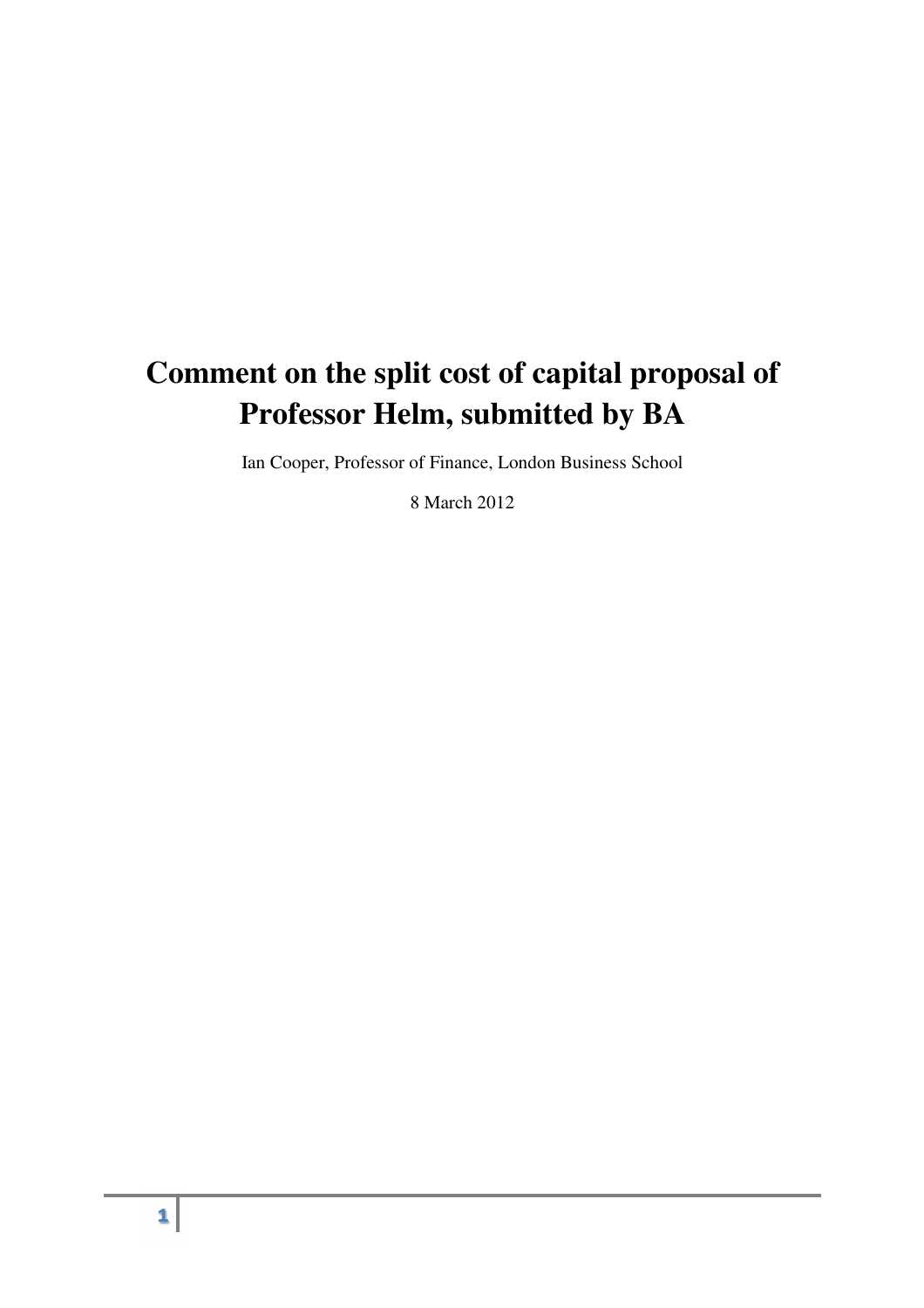- 1.1 I have been asked by BAA to discuss the proposal: "The split cost of capital and utility regulation with particular reference to airports", dated 5 December 2011, by Professor Dieter Helm (Helm (2011)).
- 1.2 Professor Helm's proposal is that the cost of capital of an airport should be split into two parts, one related to the regulatory asset base ("RAB"), and the other related to future capital expenditure ("CAPEX") and operating expenditure ("OPEX").
- 1.3 Professor Helm's proposal covers the use of his approach as an aid to estimating the cost of capital and it is also a proposal to change the regulatory framework itself. The proposal contains at least four elements which imply a structural change to the regulatory framework:
	- A change to indexing the cost of debt year-by-year rather than using a cost of debt which applies to the entire regulatory cycle (Helm (2011) page 2 points 8-11);
	- A change to the regulatory contract whereby: (a) the regulator guarantees the RAB, and hence there is no equity risk for that aspect of the business (Helm (2011) page 12) and (b) incentives are intentionally changed (Helm (2011) page 19 and page 2 point (6));
	- Abandonment of "the WACC approach" (Helm (2011) page 21);
	- A structural change to the conduct of an airport business, whereby assets are "sold" between the "RAB business" and the "CAPEX and OPEX" business (Helm (2011) pages 9-10).
- 1. **INTRODUCTION**<br>
1 **I** have been asked by B<br>
utility regulation with pa<br>
Professor Dieter Helm (H<br>
2 Professor Helm's propos<br>
two parts, one related to<br>
future capital expenditure<br>
3 Professor Helm's propos<br>
cost of capi 1.4 Any of these changes to the structure of regulation would change the incentives of airport operators in significant and complex ways. The regulatory system involves a balance of such incentives with risk-sharing between capital markets and customers. These considerations are beyond the scope of this report and are not addressed in detail in Professor Helm's report. In this report I discuss only the narrower issue of whether Professor Helm's proposal is likely to assist in estimating the cost of capital of a regulated airport given the current regulatory framework.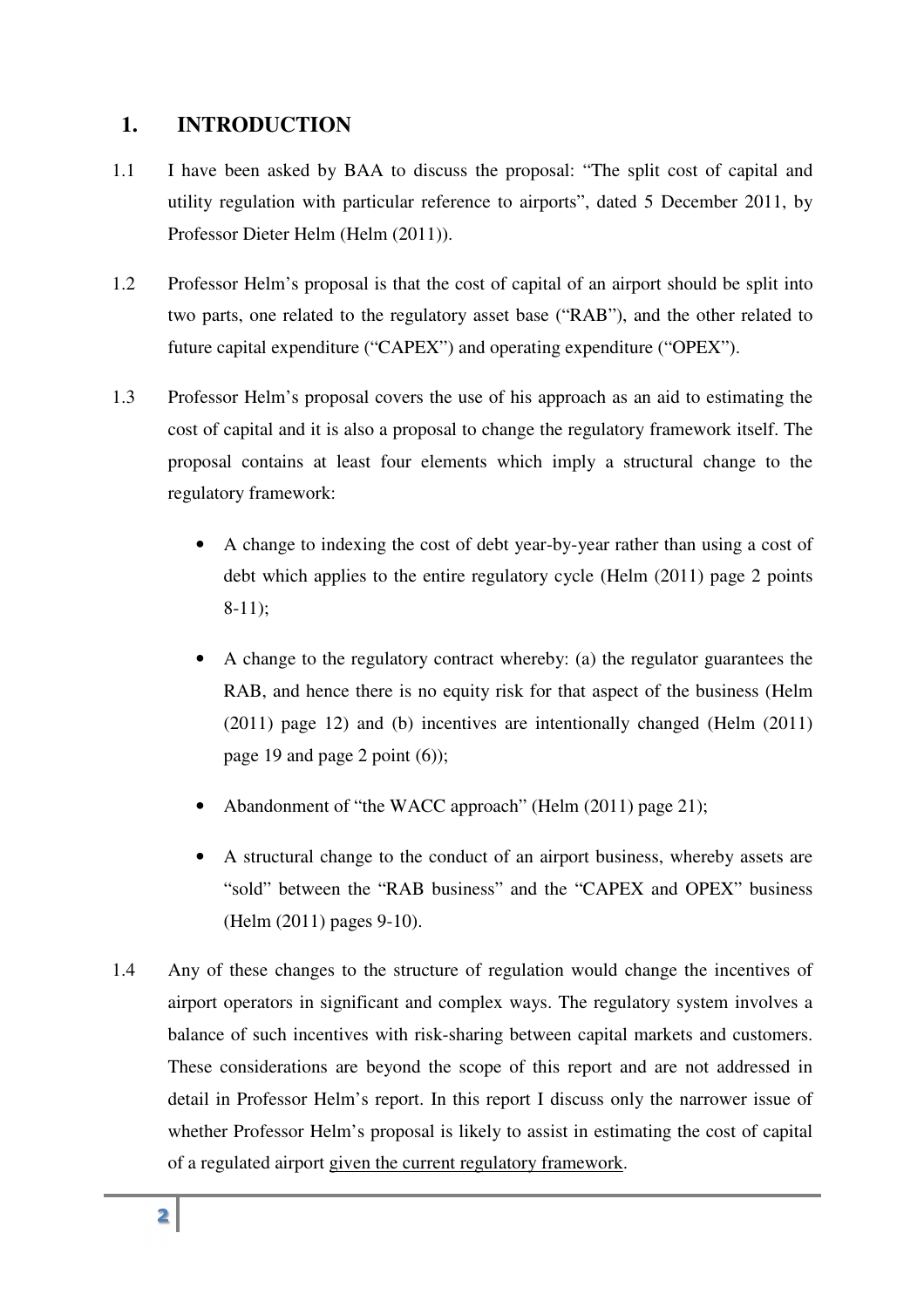- 1.5 In my opinion, it is important to separate two issues: (1) What will happen to the cost of capital under the split cost of capital approach if there is no change to the regulatory contract? and (2) Will the cost of capital change if the regulatory contract changes as part of the implementation of the split cost of capital approach?
- 1.6 Regarding (1), if there is no change in the regulatory contract, the split cost of capital approach should not change the cost of capital. If the regulatory contract does not change the overall amount of risk borne by the airport operator the asset beta of the business should not change since splitting a given amount of risk does not change the overall amount of risk. The asset beta determines the overall cost of capital. Therefore, the cost of capital should not be changed by the approach if it does not change the regulatory contract.
- 1.7 Regarding (2), for the split cost of capital approach to change the overall cost of capital, it would have to be accompanied by changes to the regulatory contract. To reduce the cost of capital as Professor Helm asserts, these would have to materially reduce (or eliminate) risk to the RAB without affecting other risks. Indeed, funding the RAB entirely with debt would require all risk to be eliminated. In that case, the change in the cost of capital would come not from the split cost of capital approach itself, but from the change in the regulatory contract.
- 1.8 For instance, if the Government were to give a perpetual guarantee of the value of the RAB (as implied in Helm (2011) page 12) it could materially reduce the risk to the airport operator by transferring risk to the Government. The split cost of capital approach would then be one way of estimating the effect of this risk transfer on the cost of capital of the airport operator. However, the most direct way to do this would be to evaluate the risk transfer from the company to the Government and adjust the cost of capital directly for this, which would not require the split cost of capital approach. Also, this risk transfer would change the incentives of the operator. A correct evaluation of the overall effect of the changed regulatory contract would then depend on the balance of effects of the risk transfer on the cost of capital, the cost of the Government guarantee, and incentives.
- 1.9 The issue I have been asked to address is issue (1): whether Professor Helm's particular version of the split cost of capital approach is likely to give a better estimate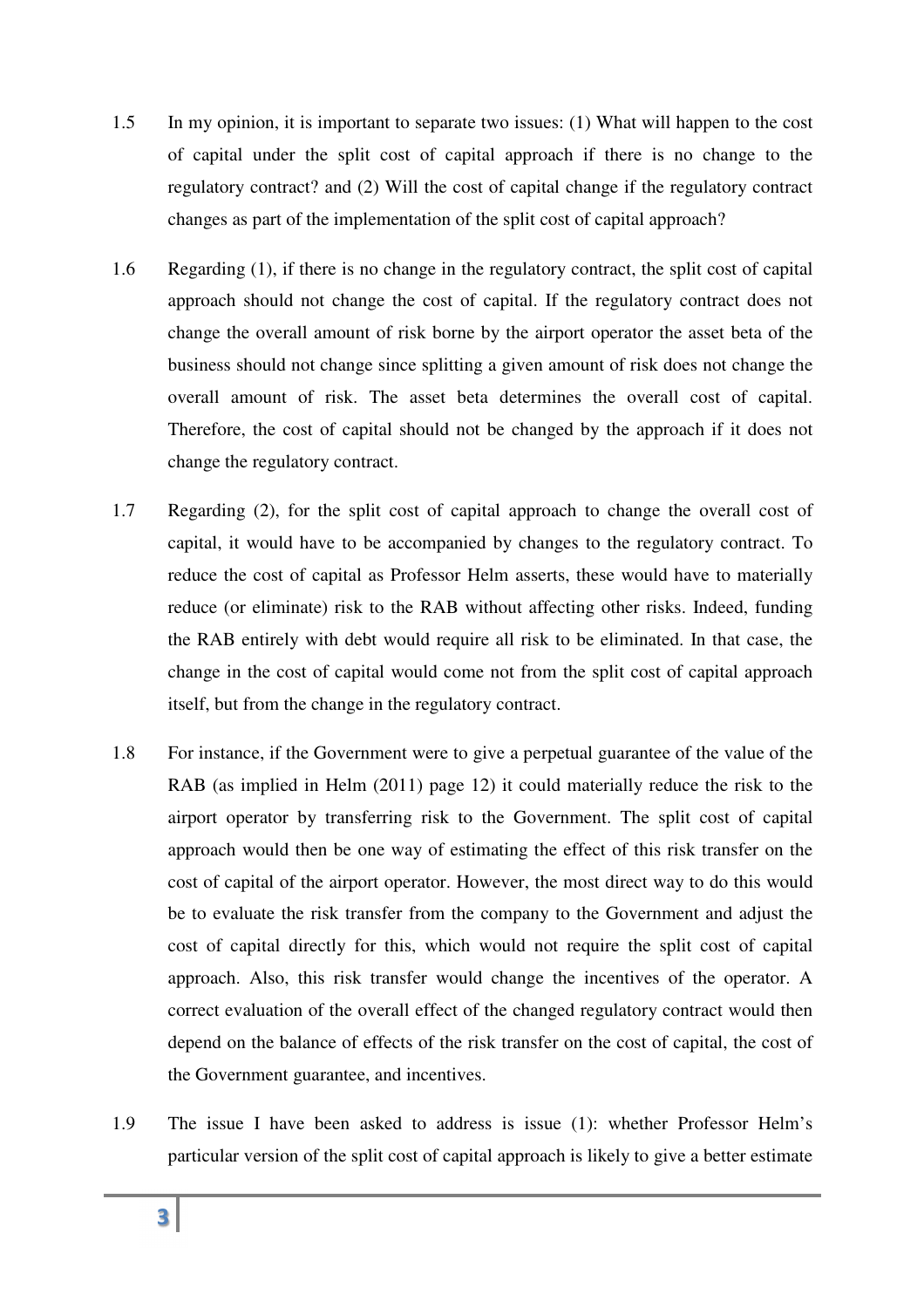of the cost of capital of a regulated airport than more conventional approaches. Section 2 discusses the regulatory context of the proposal. Section 3 covers theoretical issues regarding the approach. Section 4 discusses some issues that would arise if the procedure were adopted for BAA, and Section 5 gives the conclusions.

### **2. REGULATORY CONTEXT**

2.1 The proposal for a "split WACC" is not new. It has been proposed in a previous round of regulatory price-setting, and rejected by the Competition Commission ("CC"): $<sup>1</sup>$ </sup>

> *"7. The only new methodological issue that we considered in this review was the concept of a split cost of capital as recently developed by Professor Dieter Helm of the University of Oxford. Professor Helm had last year been critical of our decision to use a single rate of return in the calculation of price caps for*  Heathrow and Gatwick airports,<sup>1</sup> arguing that it is better for a regulator to apply *different rates of return to the RAB and to on-going opex and capex. His proposition, in its original form, is that a regulated income stream combines two very different types of cash flow:<sup>2</sup>*

> *(a) the return of and on the RAB, where risk is (very) low so long as the regulator commits to including the costs of historical investment in future price controls; and*

*(b) payment for on-going opex and capex, where risks are considerably higher.* 

*8. In Professor Helm's view the RAB has a low cost of capital and the capex and opex have a high cost of capital, and these distinct costs of capital should be reflected in a regulator's price cap calculations via a split rate of return.<sup>3</sup>* 

*9. Members of the CC's Cost of Capital Panel met with Professor Helm during our review to make sure that they had properly understood Professor Helm's ideas and to discuss with him some of the questions that they had about his proposals. The main difficulty that they had with the split cost of capital framework was the idea that Stansted's revenues could somehow be separated into two component parts with very different risk profiles. In practice, airlines pay* 

 $\overline{a}$ 

<sup>&</sup>lt;sup>1</sup>Competition Commission, Stansted price control review: Final report, Appendix L, Cost of capital, paras 7-12.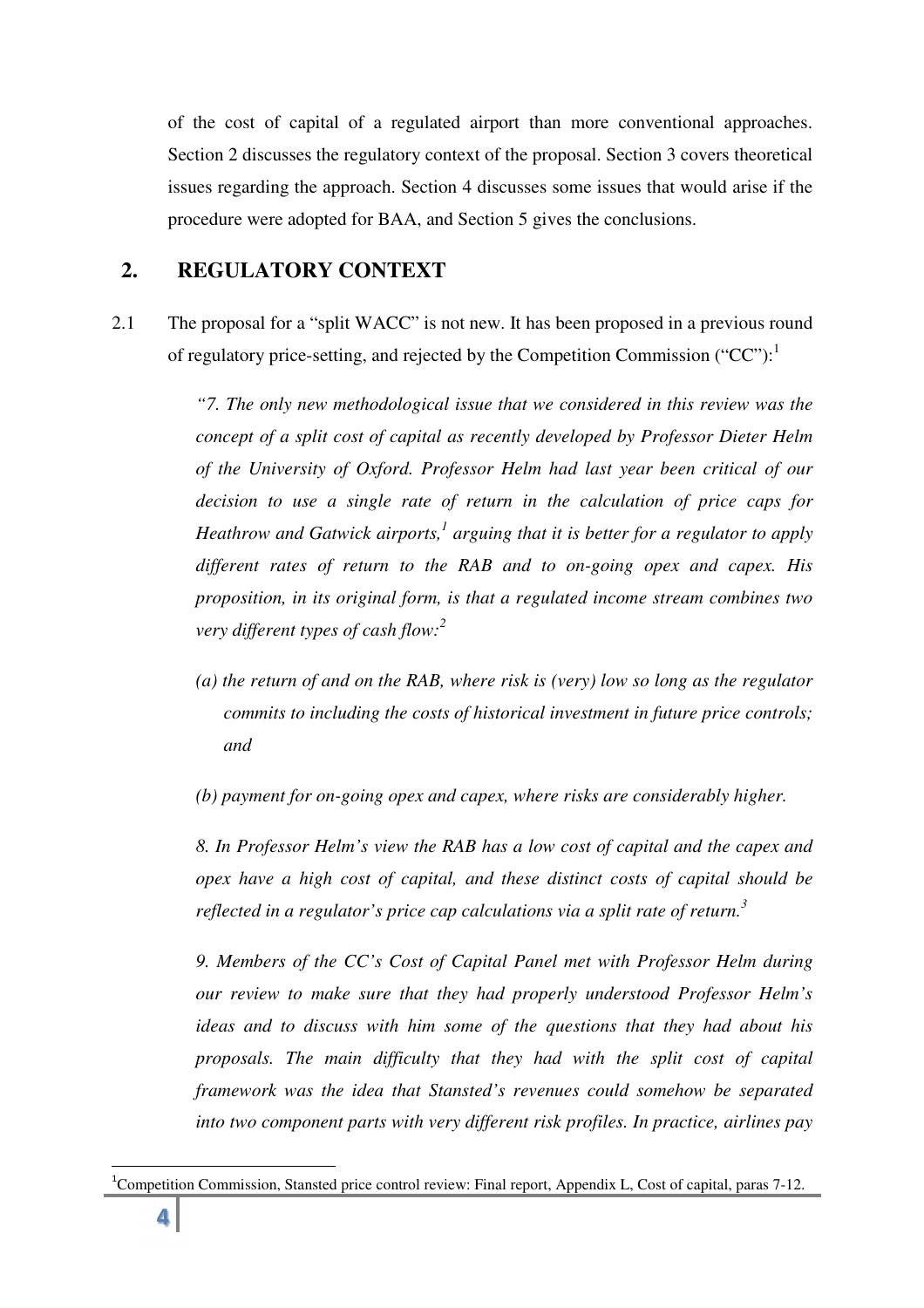*one set of regulated charges, capped according to a formula set by the CAA, and an airport delivers one overall profit to one set of investors—a return that, by definition, varies according to all the risk factors that Professor Helm has identified.* 

*10. This regulatory design means that the return that investors earn on historical investment (as reflected in the RAB) is inextricably linked to the demand at the airport, the cost of operating, maintaining and renewing built assets, and the ongoing service quality provided to customers. The convention of using the RAB as an input into the calculation of price caps gives investors the opportunity to recoup their investments, but deliberately puts that return at risk (i.e. it is conditional upon the efficient and competent operation of the assets that are built). As such, it is entirely conceivable (and, indeed, desirable) that the actual return on the RAB will turn out to be higher or lower than the expected return seen in the WACC x RAB calculation.* 

*11. Professor Helm was not able to persuade Panel members that the return of and on Stansted's RAB is somehow 'safe' and capable of being disentangled from an airport's performance against its price cap, or that the financiers of historical investment included in the RAB would not see the value of their capital increase or diminish in line with the fortunes of the regulated business. As a consequence, it was not appropriate for us to use a split cost of capital in this review.* 

*12. The analysis that follows is for a single rate of return which is to be applied to both the existing RAB and new capex.* 

<sup>1</sup><br> *Helm (2007), How Not to Regulate Airports: BAA, the Competition Commission and Regulatory Reform.* 

*2 A fuller description of Professor Helm's split cost of capital proposition can be found in Helm (2006), Split Cost of Capital, Indexed Cost of Debt and Longer Periods: A Reply to Critics.* 

*3 In subsequent papers, Professor Helm has gone on to argue that the opex/capex activities should be put to competitive tender. This proposition is beyond the scope of this review and we do not consider it further. "*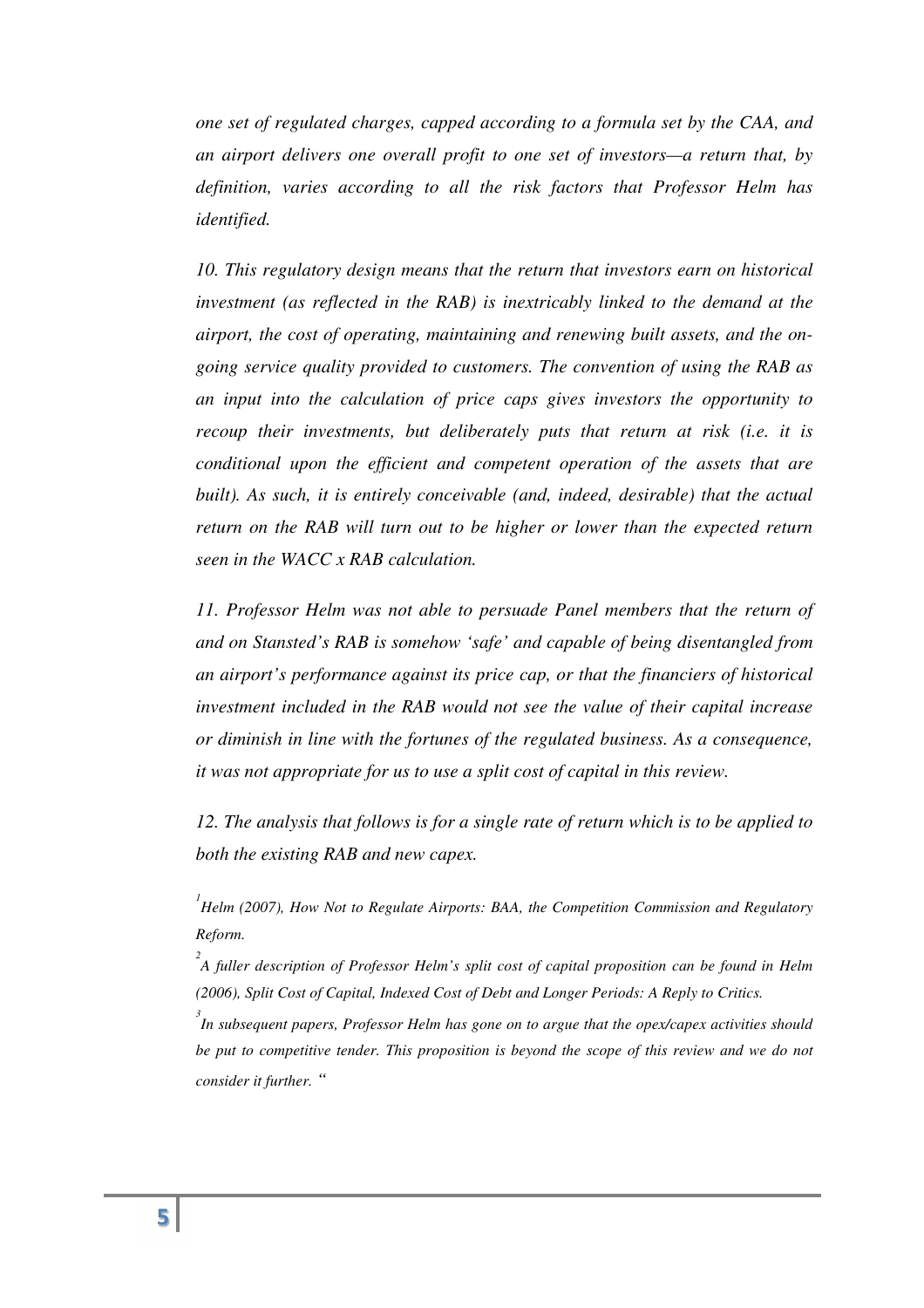- 2.2 I agree with the CC's conclusion that the idea of splitting the revenues of a UK airport into two parts using Professor Helm's approach is not likely to be helpful in practice. As the CC says: "*In practice, airlines pay one set of regulated charges, capped according to a formula set by the CAA, and an airport delivers one overall profit to one set of investors—a return that, by definition, varies according to all the risk factors that Professor Helm has identified."* In addition to the CC's objections I believe that there are two other important issues with the approach.
- 2.3 First, a split cost of capital should not change the asset beta estimate, as Professor Helm assumes, unless other changes are made to the regulatory contract. Notionally splitting a firm into two parts should give asset betas for the two parts which, if they are averaged together in the correct way, have the same asset beta as the whole firm. Therefore, Professor Helm's contention that his split will result in a different asset beta is inconsistent with this standard result.
- 2.4 Second, methods which rely on split cost of capital relationships are commonly used in UK regulation. The standard asset beta and weighted average cost of capital (WACC) formulae are examples, as is the divisional cost of capital formula which is sometimes used. Formulae which relate operating leverage to asset beta also rely, either explicitly or implicitly, on a split cost of capital approach. Hence the issue is not whether a split cost of capital approach has merit, but whether Professor Helm's particular version of the split cost of capital approach is likely to assist in estimating the cost of capital over and above these standard approaches.

#### **3. THEORETICAL ISSUES REGARDING THE APPROACH**

#### **Examples of formulae which are based on split discount rates**

3.1 There are several common examples where split discount rates are used in practice. The WACC formula is, essentially, a split discount rate approach. It weights together the different costs of debt and equity of a firm:

WACC = Weight of debt\*Cost of debt + Weight of equity\*Cost of equity (1)

The weights used are the market value proportions of debt and equity, and the costs of debt and equity reflect their risks. This formula represents the way that the overall cost of capital of the firm is split between lower risk debt and higher risk equity. It is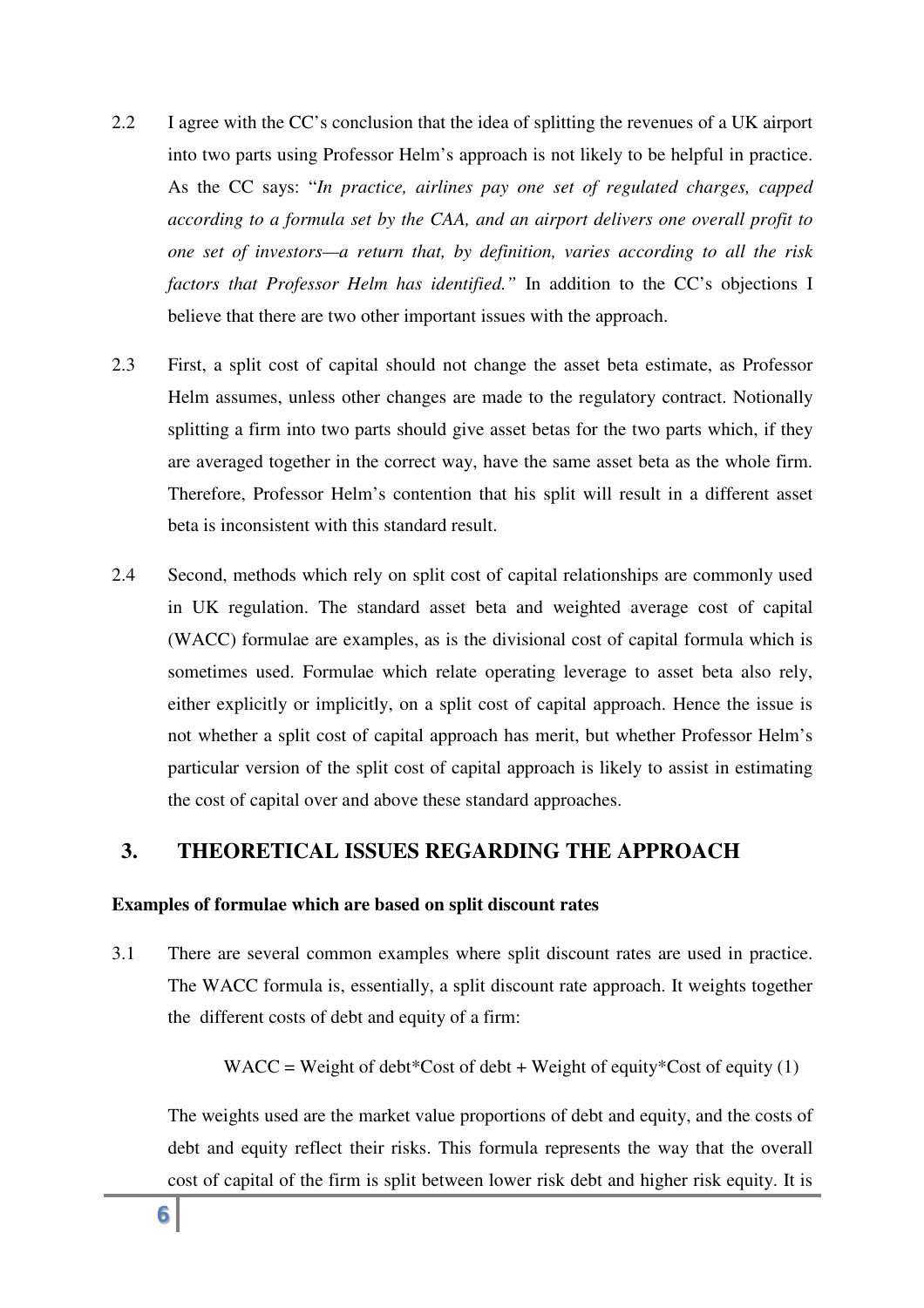commonly used to estimate the WACC of the firm based on the costs of debt and equity observed in the marketplace, since the WACC is not itself directly observable.

3.2 Another version of the WACC relationship is the asset beta relationship:

Beta of assets = Weight of debt\*Beta of debt + Weight of equity\*Beta of equity (2)

This relationship is commonly used to infer the beta of an entire firm (the asset beta) from the observable betas of its debt and equity. It has the same motivation and justification as the WACC formula and splits the overall operating risk of the firm (asset beta) between low risk debt and higher risk leveraged equity.

3.3 Equations (1) and (2) are also related to the releveraging formulae used to convert an observed cost of equity or equity beta to a different amount of leverage. The equity beta corresponding to an amount of debt D and equity E is given by (Brealey et al (2011) page 512)):

Beta of equity = Beta of assets + 
$$
(D/E)
$$
 (Beta of assets - Beta of debt) (3)

- 3.4 This type of releveraging formula is based on the assumption that the asset beta of the firm does not change as financial leverage changes. Using Equation (3) one can derive the equity beta or cost of equity which corresponds to a different amount of financial leverage. Hence one can use costs of debt and equity which are observable in the market place to obtain the cost of equity or cost of capital of a similar firm with a different amount of financial leverage. The formula splits a given amount of business risk (asset beta) between lower risk debt and higher risk equity. The amount of risk borne by the equity, and consequently the cost of equity, depends on how much debt there is.
- 3.5 The idea of a split cost of capital is also used in the "divisional" cost of capital approach. If a firm has two parts A and B with different levels of risk then, in principle, the overall cost of capital of the firm may be split into different costs of capital for the two parts. The weighted average of these "divisional" costs of capital should be equal to the overall cost of capital of the business, where the weights are the relative contributions of the two divisions to the overall enterprise value:

WACC = Weight of  $A^*Cost$  of capital  $A + Weight$  of  $B^*Cost$  of capital B (4)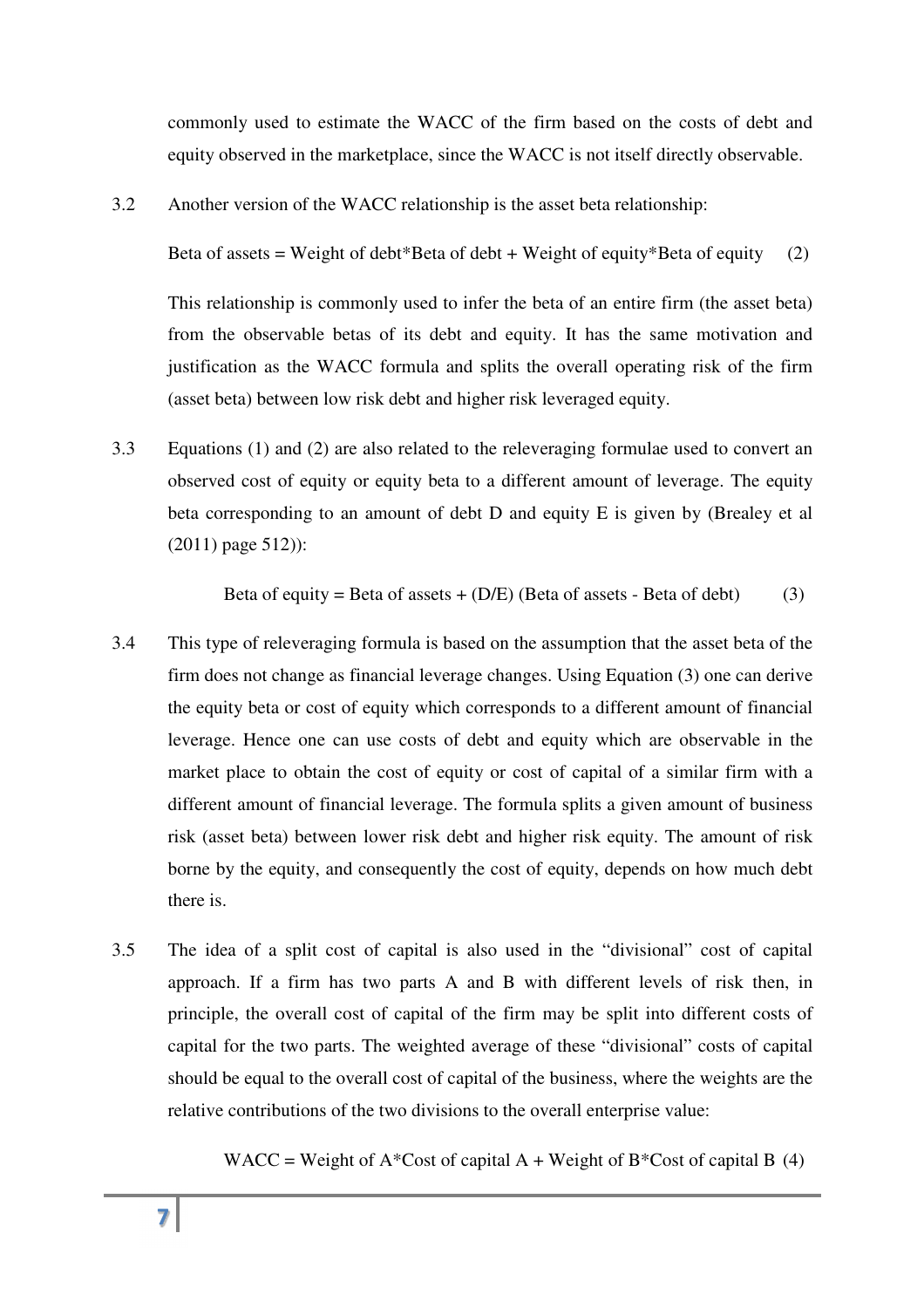This approach is used when a firm has divisions in different industries.

- 3.6 The divisional cost of capital approach is commonly used to evaluate investments in different divisions using different discount rates. The divisional discount rate is applied to calculate the present value of the net cash flows from an investment, including associated revenues, costs, and capex. The idea is that the risk arising from an investment is affected by its industry more than by the particular firm which owns it. The cost of capital for the industry is commonly based on the observed costs of capital of firms operating exclusively in those industries.
- 3.7 A slightly different application of split discount rates is sometimes used to make an adjustment to the cost of capital for firms with different cost structures. Firms with high levels of fixed costs have high operating leverage, and *ceteris paribus* this should result in a higher asset beta. Using a very simple model gives the relationship between the beta of a firm's assets, the beta of its revenue stream, and its operating leverage measured by the amount of fixed costs (Brealey, Myers, and Allen (2011) p 250-251):

Beta of asset = Beta of revenue\* 
$$
[1 + PV
$$
(Fixed costs)/PV(Asset)] (5)

- 3.8 Equation (5) is a "fundamental beta" formula which assumes that fixed costs have zero beta and variable costs have the same beta as the revenue stream. While these are obviously stylized assumptions they give the useful insight that the asset beta of a firm is above the beta of its revenue stream, and that the difference depends on the level of fixed costs. This insight is sometimes used to make judgments about the relative asset betas of firms with different levels of operating leverage.
- 3.9 The purpose of the fundamental beta formula is to assist in estimating the asset beta for a company which does not have traded shares based on the observable asset betas of companies with traded shares. It makes the assumption that the main differences between asset betas of firms are caused by differences in revenue betas and operating leverage. It gives a transparent method, based on standard analysis, for adjusting risk estimates to allow for different operating characteristics of a business.
- 3.10 In summary, there is nothing wrong with the general idea of splitting a business into parts which have high and low risk to assist in estimating its cost of capital. The approach is commonly used. WACC and asset beta formulae combine information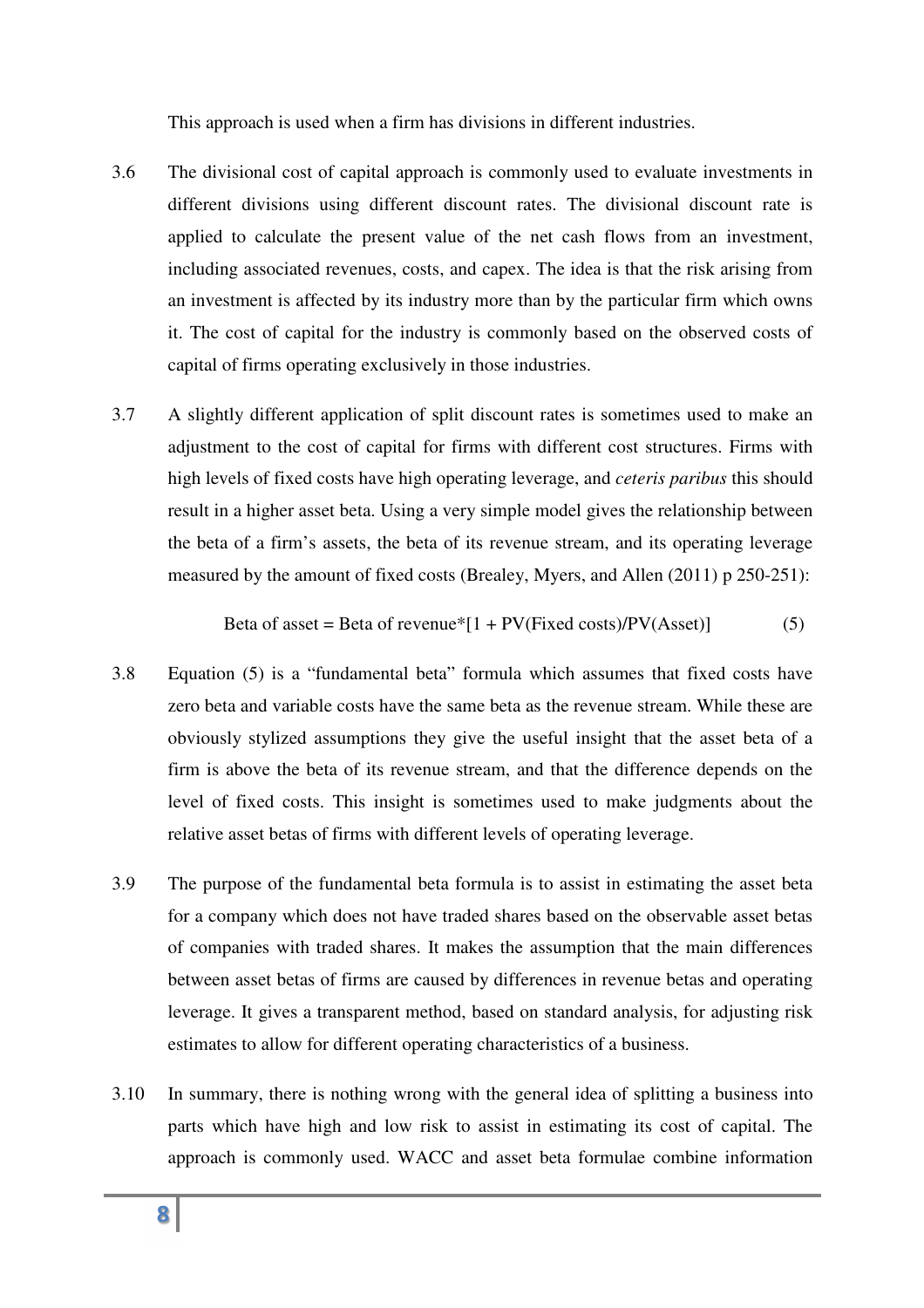about debt and equity contracts, which represent lower and higher risk claims on a firm. Releveraging formulae split a given asset beta between a high risk equity component and a lower risk debt component depending on the amount of financial leverage. The divisional cost of capital approach splits the risk of a firm into divisions of different levels of risk. The fundamental asset beta formula linking asset beta to revenue beta and operating leverage is based on the idea of splitting the risk of a firm between low risk fixed costs and higher risk revenue and variable cost streams.

- 3.11 All these methods are relatively standard. In each case the motivation is the same, to take the observable cost of capital of firms with traded shares and make various adjustments to get the cost of capital of an entity whose cost of capital is not observable. The issue is to use observable market data as effectively as possible to obtain the best estimate of the asset beta or cost of capital of the entity of interest. This issue arises mainly when a firm does not have traded shares, because in that case the firm's own asset beta cannot be observed directly.
- 3.12 The formulae share a common feature: they assume that the allocation of risk between two parts of a firm does not increase or decrease the overall risk. The split simply shares a given amount of risk disproportionately, with one part of the split firm receiving more risk per unit of capital and the other part receiving less. In contrast to all these formulae, Professor Helm appears to assume that simply splitting the risk between two parts of a regulated firm can change the overall amount of risk that the firm experiences.

#### **Use of split discount rates in UK regulation**

- 3.13 All the above formulae, which are based on split cost of capital analysis, have been used in UK regulation to assist in estimation of the cost of capital. The WACC, asset beta, and releveraging formulae (Equations (1), (2), and (3)) are commonly used as the workhorses of regulatory cost of capital analysis.
- 3.14 Equations (4) and (5) have also been used at times in UK regulation, to address particular issues where they were viewed as appropriate tools. As an example of the divisional cost of capital approach, Equation (4) was used in Ofcom (2005) and PwC (2005) to attempt to infer the cost of capital of BT's fixed-line business from its overall cost of capital. Another example is the company RWE, which owns UK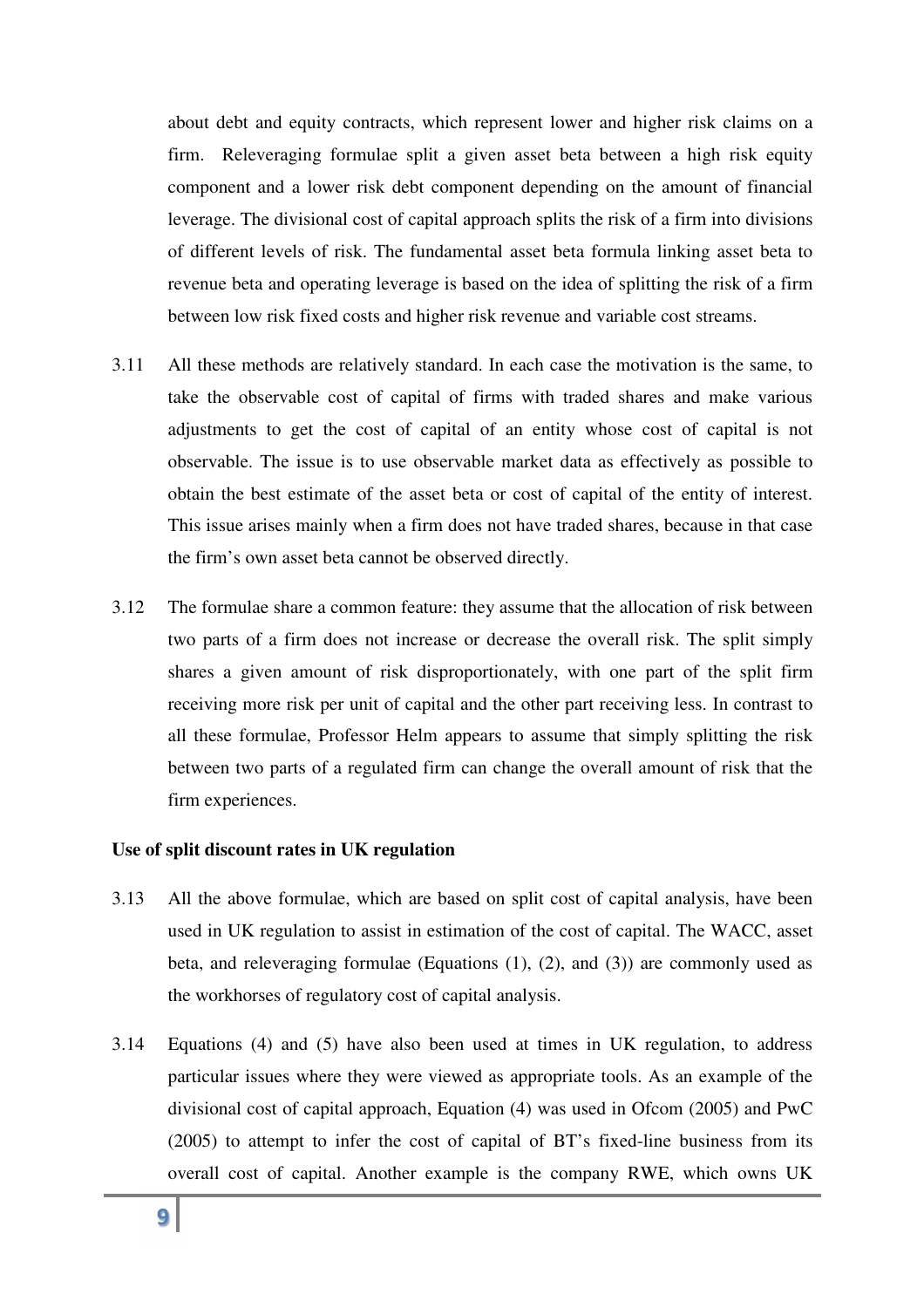regulated businesses. It has disclosed its own divisional cost of capital analysis for those parts of its business (RWE (2001)).

- 3.15 Analysis based on operating leverage using a version of Equation (5) above was used in First Economics (2009) to make a judgment about the asset beta of NERL relative to airports (Table 4.4) and other utilities (Table 4.3). First Economics combined its judgment of operating leverage with information about the different revenue betas of various companies to infer the asset beta of NERL from the observable asset betas of other firms and industries. A similar approach was used in Oxera (2008) to assess the risk of Stansted Airport (e.g. Table 2.2).
- 3.16 Hence, analysis which depends on formulae derived from split cost of capital approaches is commonly used in UK regulation. Either it is used to take observable market costs of debt and equity and combine these to give the overall cost of capital, which is required to regulate the operations of the firm. Or it is used to make judgments about the asset beta of entities which do not have traded shares (such as NERL, Stansted Airport, and the fixed line business of BT) by inferring their asset betas from the asset betas of companies with traded shares using formulae which are ultimately derived from split cost of capital analysis.

#### **Professor Helm's proposal**

- 3.17 In contrast to the above approaches, Professor Helm's proposal involves taking a firm which is in a single business and splitting the cash flows from that business into two parts: the "RAB" and the ""non-RAB" parts of the business. The non-RAB part of the business carries all CAPEX and OPEX, while the RAB part of the business is guaranteed a return with a risk level that is commensurate with the cost of debt. The purpose is to recognise "the different risk characteristics of operating and carrying out investment (OPEX and CAPEX) on the one hand, and the regulatory asset base (RAB) on the other" (Helm (2011) page 1 point (2)).
- 3.18 This contention relies on the notion that the RAB can somehow be separated from the OPEX and CAPEX. I agree with the reasons given by the Competition Commission above that this would not be practical and does not make as much sense as the notional or actual splits of risk which underlie Equations (1)-(5) above. As the CC says, in practice the regulator has to regulate the overall regulated entity and the most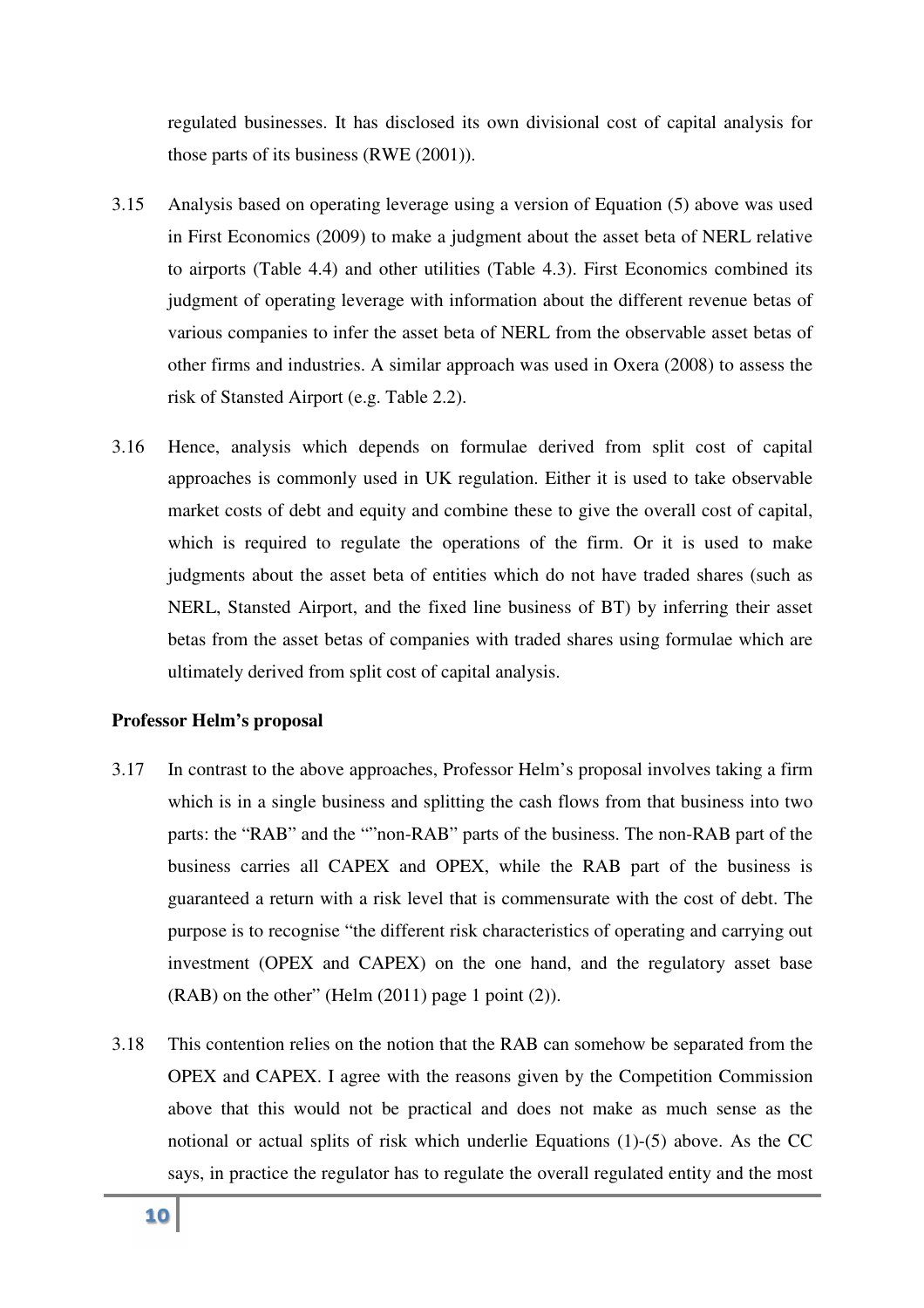relevant cost of capital with which to do this is the overall estimated cost of capital of that entity.

- 3.19 One response by Professor Helm to this point is that "the potential loss to the investor [from a fall in the value of the RAB] is not the RAB, but rather the cost of rectifying failures to deliver the CAPEX and the OPEX and the associated outputs." (Helm (2011) page 18, my insertion in square brackets). This argument is an illustration of the risk transfer between the RAB and the non-RAB involved in Professor Helm's proposal. The way the RAB is made low risk is to assume that any relevant risk is borne by the non-RAB. That will shift risk from the RAB to the non-RAB, but not change the overall risk. So the response does not address the issue of why the overall level of risk will change.
- 3.20 Professor Helm's response also does not address a related issue. To the extent that the proposal is intended to operate by an actual separation of the RAB and non-RAB businesses it will change the boundaries of the firm. That will necessitate coordinating the amount and type of asset investment and operational management while these are in different organizations. This co-ordination will then have to take place via markets or contracts rather than internally within the firm. This raises the issue of whether the natural organizational boundary of an airport operator is between one entity which owns all assets and another entity which rents the assets and runs the business.
- 3.21 I am not an expert on industrial organization, but many influential experts (such as Joskow (1988)) suggest that such a split is not optimal for certain types of business. These are businesses where the assets have a highly specialized purpose, and decisions regarding investment in the assets must be co-ordinated in complex ways with decisions as to how they are operated. An airport seems to me to be a prime example of such a business. Professor Helm does not say why this is not a relevant consideration. If it is, then a split between the RAB and non-RAB parts of the business is unrealistic.

#### **Difficulties of principle with the approach**

3.22 As discussed above, there is nothing fundamentally wrong with split cost of capital approaches and they are commonly used. So if one assumes that the regulatory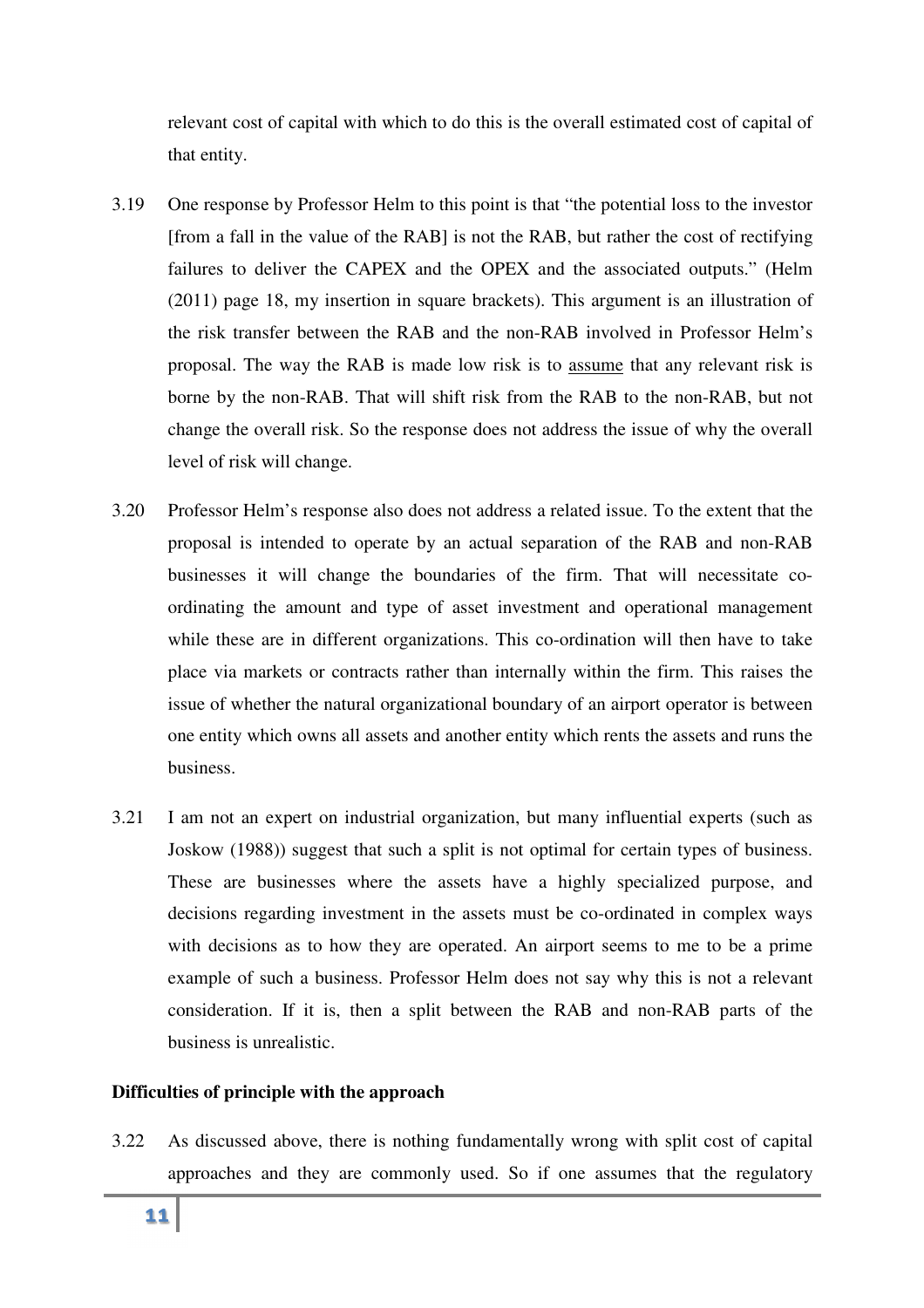particular version of the split cost of capital approach is likely to give a better estimate of the cost of capital of a regulated airport than more conventional approaches.

- contract will not change as a result of the split the issue is whether Professor Helm's<br>particular version of the split cost of capital approach is likely to give a better estimate<br>of the cost of capital of a regulated ai 3.23 If Professor Helm's proposal is helpful, it should be equally valid when the regulated firm has traded shares from which one can directly infer its cost of capital. Therefore, to make the issue as concrete as possible, suppose that the firm being regulated has traded shares and its cost of capital and asset beta can be estimated in standard ways based on the observable risks and costs of its debt and equity. The asset beta will reflect the risk of its entire business, given the current structure of regulation. The regulatory purpose of allowing a rate of return which reflects this asset beta is to ensure that returns are commensurate with the current opportunity cost of capital.
- 3.24 As a simple illustration, consider a firm with 30% riskless debt (beta=0) and 70% equity with a beta of 1.0. Its asset beta will be 0.7, given by Equation (2) applied as follows:

 $0.7 = 0.3*0 + 0.7*1.0$ 

3.25 Professor Helm's proposal consists of splitting this overall asset beta into two parts. One part is the "low risk" part related to the RAB and the other part is the "high risk" part related to OPEX and CAPEX. Using the standard divisional cost of capital formula, Equation (4) above, the following relationship between the asset betas of these two parts would hold:

Asset beta of firm = Weight(RAB)\*Beta(RAB) + Weight(non-RAB)\*Beta(non-RAB) (6)

The weights in the formula are the relative values of the two parts of the business.

3.26 Suppose that the firm with an asset beta of 0.7 has an RAB which accounts for 60% of its value. Suppose that the RAB part of the firm is deemed, by some method, to have an asset beta of 0.1. Then Equation (6) would imply that the beta of the non-RAB part would be the solution to:

Asset beta of firm = Weight(RAB)\*Beta(RAB) + Weight(non-RAB)\*Beta(non-RAB)

$$
0.7 = 0.6*0.1 + 0.4*Beta(non-RAB)
$$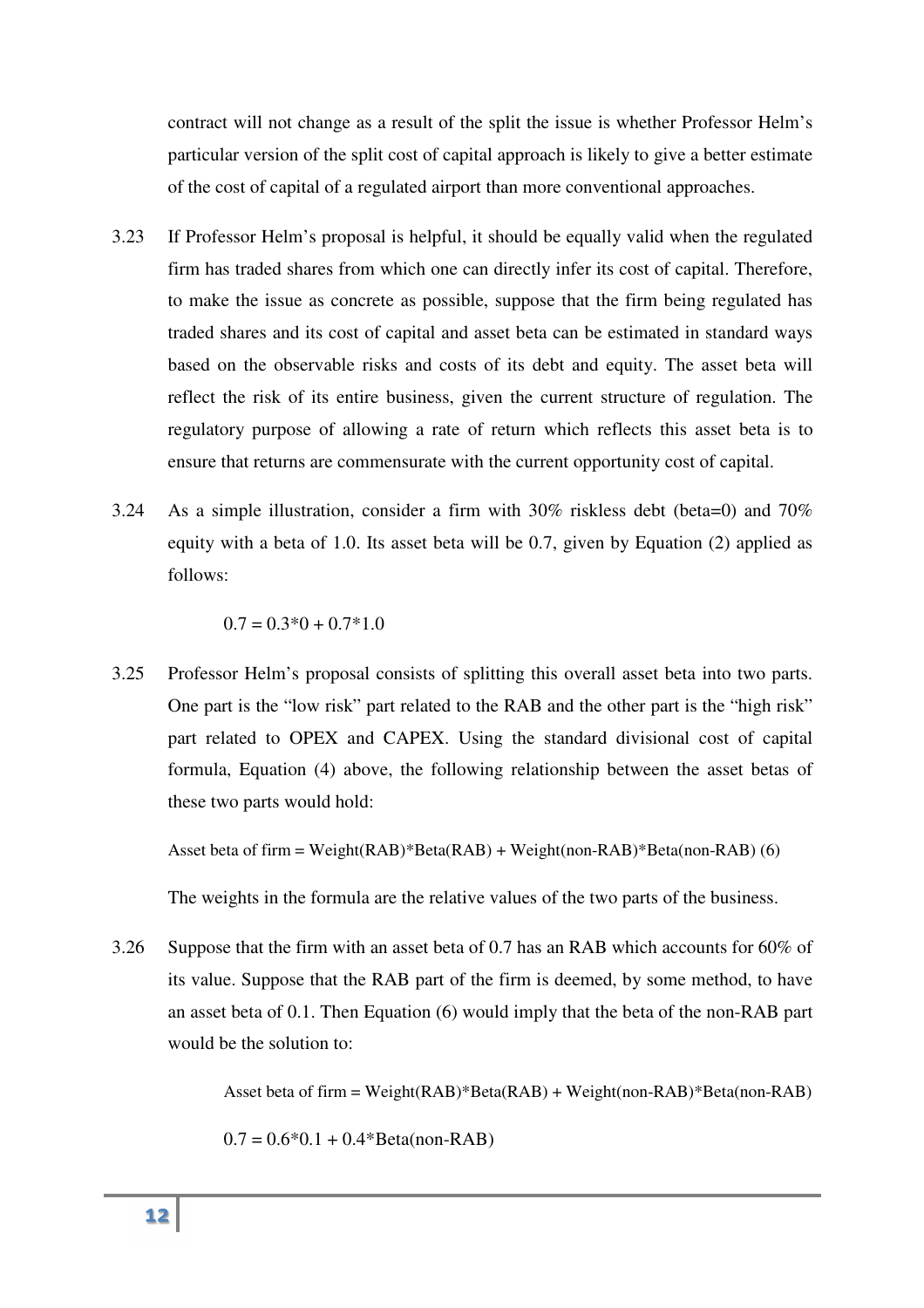The solution to this equation is that the beta of the non-RAB part would be 1.6.

- 3.27 It might appear that an asset beta of 1.6 is very high. However, the non-RAB business would be unlike any entity which is observable in reality. It would have all the risks and costs of the regulated business. In addition, since the low risk cash flow stream allocated to the RAB business would have to be paid out of the total revenue stream generated by the overall business, the non-RAB business would have the burden of delivering a near-riskless stream of cash flow to the RAB business. The non-RAB business would have a degree of operating leverage unlike any business which exists in reality, as far as I am aware. As a result, the non-RAB business would have a high asset beta. This is seen in the above calculation based on the divisional cost of capital formula (Equation (4)). The same result could be derived using the fundamental beta formula (Equation (5)).
- 3.28 A key point is that the overall asset beta and cost of capital of the business would not be affected by the calculation. The overall asset beta would still be 0.7, since risk is neither created nor destroyed by the calculation. The hypothetical split of a given amount of risk between two parts of a business neither creates nor destroys risk. This is a simple version of the Modigliani-Miller proposition that risk cannot be created or destroyed by reallocating it (Brealey et al (2011) Chapter 17).
- 3.29 In contrast, Professor Helm implicitly assumes that the asset beta would be altered as a result of his approach. Although he does not explicitly say so, his approach appears to apply the cost of equity of the firm to the non-RAB business: "Then apply the cost of debt to the RAB, and the cost of equity to the rest (or a mix of equity and debt to the non-RAB parts of the business)." (Helm (2011) page 17).
- 3.30 If this approach were adopted for the numerical example above, the asset beta of the non-RAB business would be 1.0 (the equity beta of the firm) rather than 1.6. The asset beta resulting from his calculation would be:

Asset beta of firm = Weight(RAB)\*Beta(RAB) + Weight(non-RAB)\*Beta(non-RAB)

 $0.46 = 0.6*0.1 + 0.4*1.0$ 

3.31 Hence this interpretation of Professor Helm's approach would lower the estimated asset beta from 0.7 to 0.46. The reason it does this is that it attributes a beta of 1.0,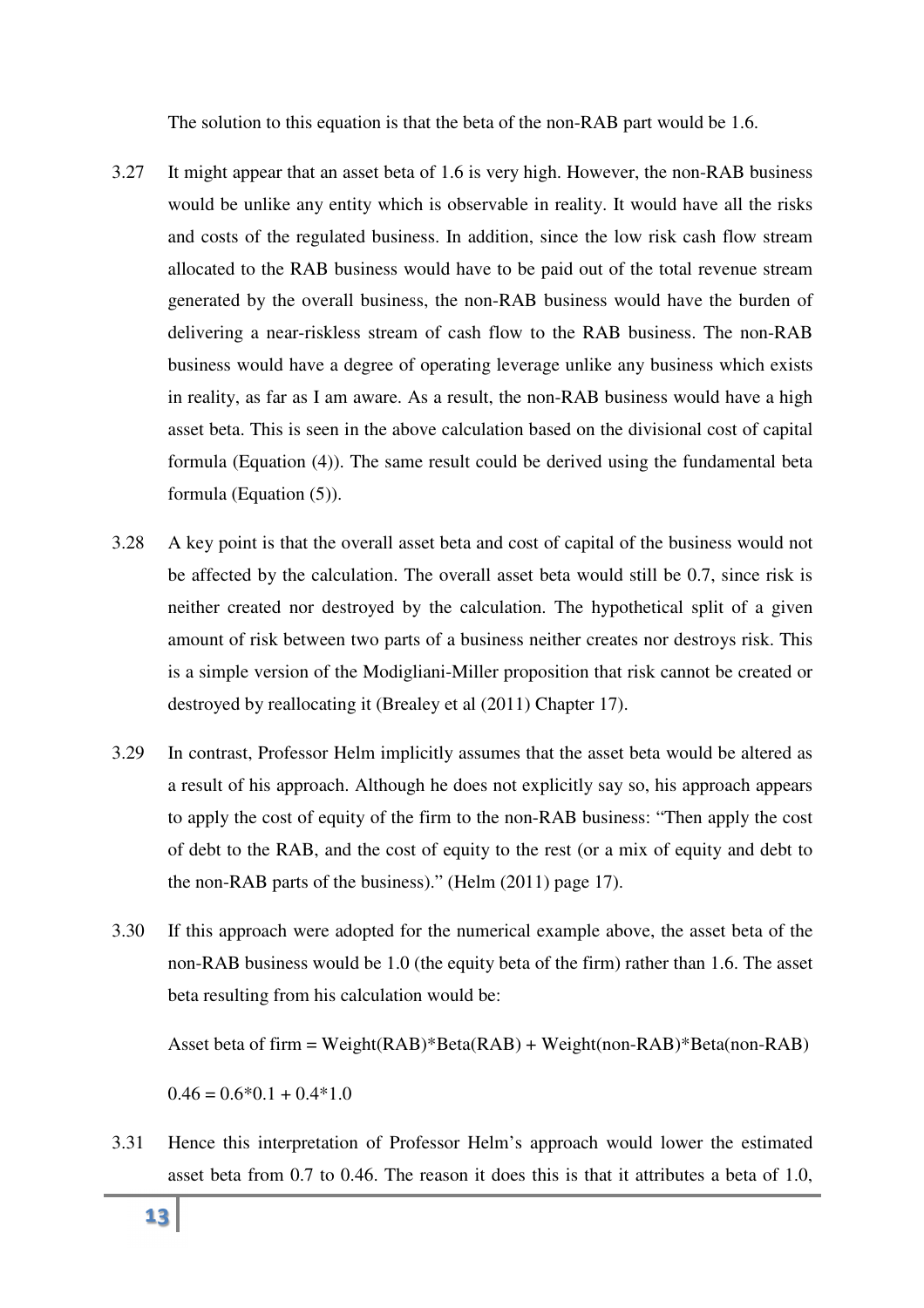which reflects the degree of financial leverage in the equity of the firm, to the non-RAB business. This is too low. The non-RAB business would have a higher beta than the equity because of its high operating leverage. Thus Professor Helm's contention that using his split cost of capital approach would result in a lower estimate of the cost of capital results not from the split *per se*, but from implicitly assuming that there will be a change to the asset beta. In my opinion, this can come only from a material change to the regulatory contract.

- 3.32 As the above example illustrates, Professor Helm's approach appears to imply that the asset beta of a regulated business is below the estimate of its asset beta given by standard methods. In other words, the cost of capital of a firm is below the WACC given by standard methods. Note that this would be true in his approach even if that WACC is directly observable from market data. Hence the method appears to imply that market cost of capital estimates should not be used, even for regulated companies with traded shares.
- 3.33 If this approach were adopted it would have profound consequences for the regulatory contract. It would imply that regulated businesses would not be allowed to earn their WACC even when that WACC is directly observable. The result is a consequence of the assumption that the hypothetical non-RAB business would have a level of risk which is inconsistent with the operating leverage it would experience. In my opinion, the lack of any evidential support for this assumption is a major difficulty with the proposal.
- 3.34 Furthermore, there are other elements of Professor Helm's proposal which are not substantiated in detail. As the CC has noted, in reality the risk of the business is generated by a unified business which includes the revenue stream, assets, OPEX, and future CAPEX of the whole business. OPEX arises as a necessary consequence of operating the RAB assets. Similarly, CAPEX is an intrinsic part of operation of the entire business. Therefore, it is not clear why the RAB business should be allocated a very low risk and the non-RAB business a high level of risk. Since the cash flow paid to the RAB business is simply an internal transfer between it and the non-RAB business it would equally be possible to allocate risk proportionately so that they have equal asset betas. Professor Helm gives no empirical basis on which to make this judgment, an issue which I discuss further in Section 3 below.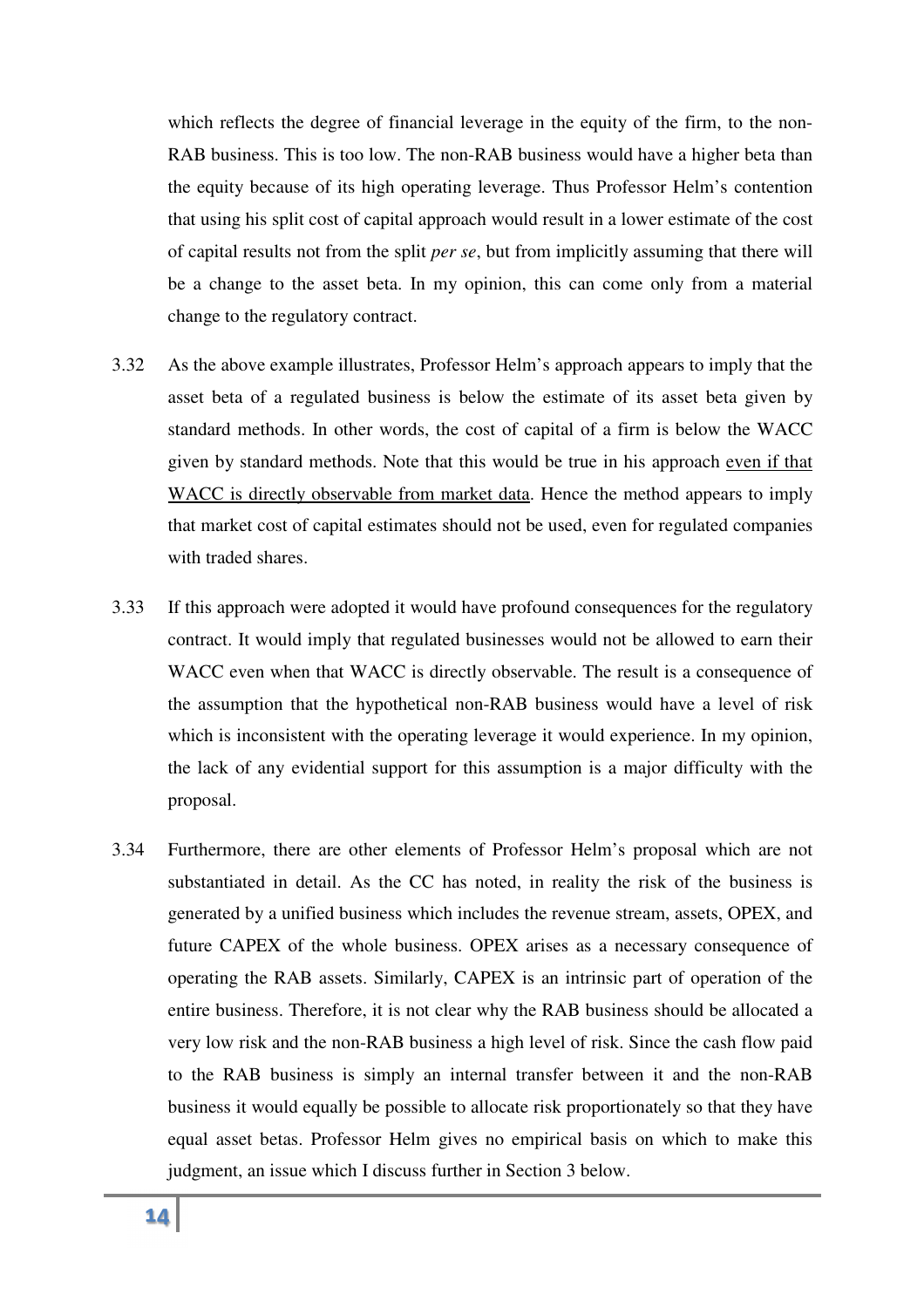- 3.35 In my opinion, the above example illustrates several key problems with Professor Helm's proposal:
	- No method is proposed to estimate the cost of capital of the non-RAB business other than equating it to "…the cost of equity …. (or a mix of equity and debt ….)." (Helm (2011) page 17);
	- No reason is given why the "cost of equity" should be used as the cost of capital for the non-RAB business, given the unusual nature of that hypothetical part of the business;
	- If the cost of equity of the firm were used as the cost of capital of the non-RAB business, it would be inconsistent with the operating leverage of that part of the business;
	- Standard analysis says that the hypothetical proposed split should not change the asset beta of the overall business;
	- No reason is given why the proposed hypothetical split of the business should change the overall asset beta of the business;
	- No reason is given why this method provides a better way of estimating the asset beta of the business than the standard approach which uses the observable costs and risks of debt and equity in standard ways and, if necessary, uses fundamental beta and leverage adjustments to adjust these for firms or divisions with no traded equity.
- 3.36 The proposal also fails to address important issues about the timing of returns. For instance, all assets in the RAB were once created by capex. Therefore, if capex is to be rewarded with a high rate of return, over what horizon does this high rate of return extend? The proposal implies that the differential rate of return will cease at the end of the regulatory cycle. That would appear to imply that capex which occurs early in the cycle will receive the higher rate of return for longer than capex which occurs late in the cycle.
- 3.37 Similarly, consider a firm which has invested at high rates in the past but not received the premium return on that investment which Professor Helm's approach implies.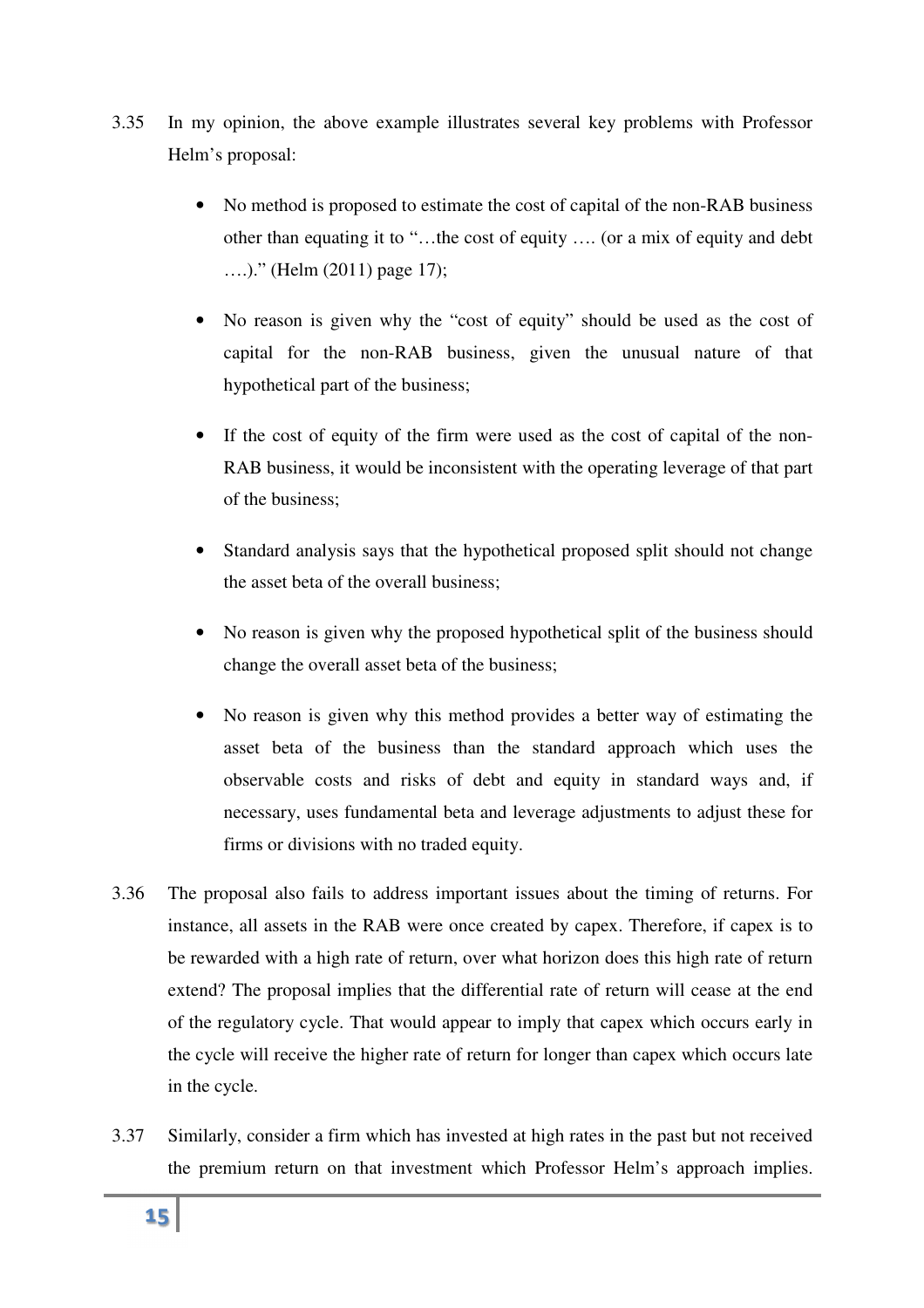Switching to the split cost of capital approach once the investment has been made will then deprive this firm of the fair return on that capital, since it will never have received the premium return on this investment.

3.38 The above criticisms apply if the purpose of the approach is to provide an improved way of estimating the cost of capital given the current structure of regulation. The overall WACC of a business is a weighted average of all its risks, so simply splitting these risks should not result in a different overall rate of return. If the asset beta does change as a result of the split, then it must do so as a result of a change in the regulatory contract, not from a simple splitting of the risks. If the proposal is intended to change the structure of regulation then it is possible (and even likely) that it could change the asset beta. However, in that case it would also change incentives and involve all the complex trade-offs which such a change involves.

#### **Summary of theoretical issues**

- 3.39 In summary, splitting the cost of capital is often used to obtain insights which assist in cost of capital estimation. The formulae which are used to implement this are relatively standard. They are the most practical and direct methods to attempt to infer the asset beta or cost of capital of regulated entities from observable capital market data such as costs of debt and equity or equity betas.
- 3.40 In my opinion, Professor Helm's proposal does not offer any obvious advantages over these conventional approaches. It is based on splitting the regulated firm into two parts, neither of which has equivalent firms with traded equity which are observable in practice. So there is no obvious basis on which to estimate the split costs of capital. Even if that could be done, there is no reason why it should affect the overall asset beta of the firm unless it changes the regulatory contract in material ways.

## **4. ADDITIONAL PRACTICAL ISSUES THAT WOULD ARISE IF THE APPROACH WERE ADOPTED FOR BAA**

#### **Splitting the business**

4.1 If Professor Helm's approach were adopted for BAA it would be necessary to split the business into the core "RAB" business and the "non-RAB" business. Although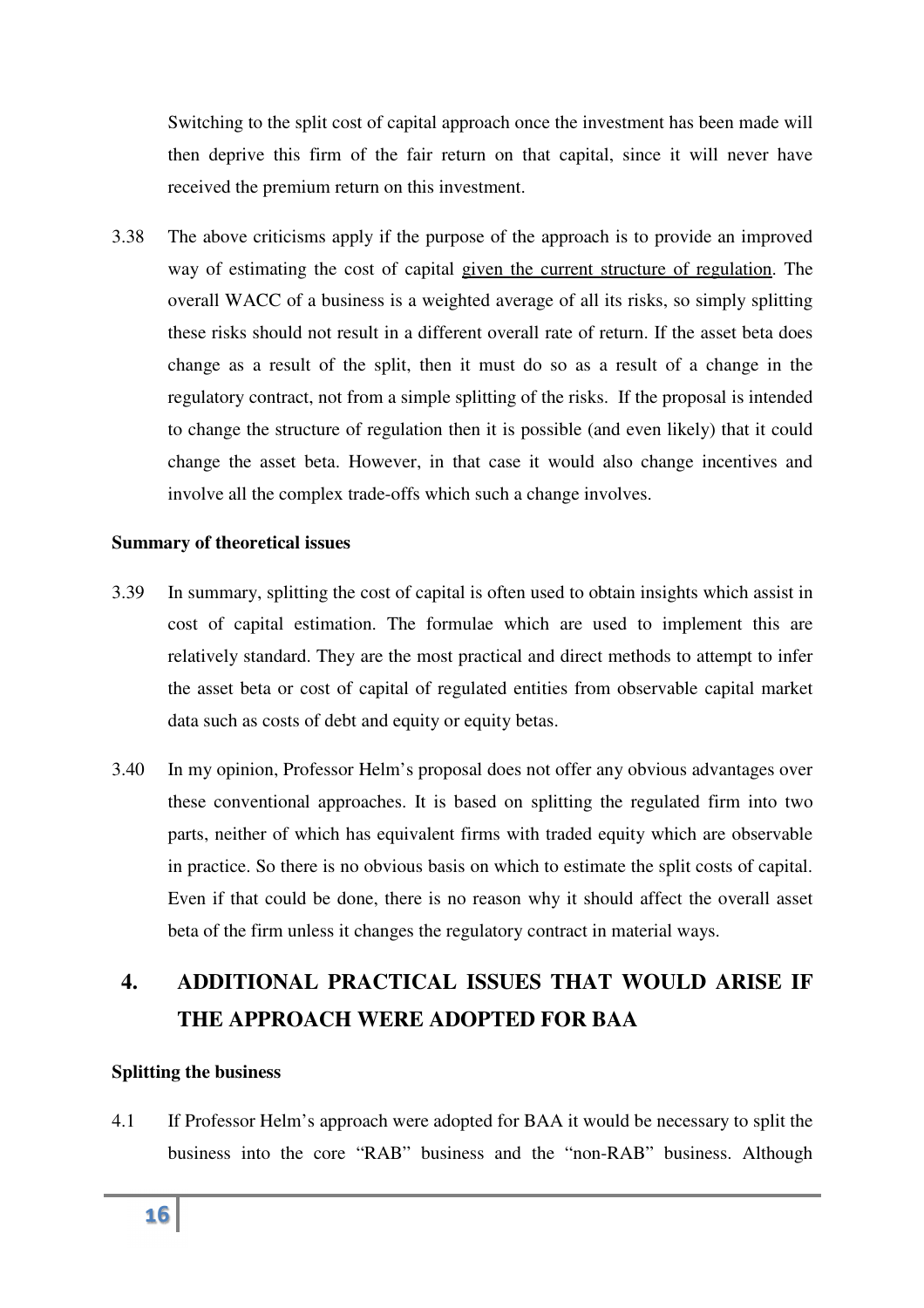Professor Helm asserts that the RAB business is virtually riskless, it is not, given that it is exposed to at least the following risks:

- (a) The risk that in future the market may prevent Heathrow charging to the full level of an RAB-based price cap;
- (b) Variances between actual and forecast passengers mean that Heathrow's return on the historic RAB will not equate to the regulatory return;
- (c) The political/regulatory risk of an RAB write-down.
- 4.2 Consequently, the RAB business requires equity to support it, so that the idea of 100% debt financing of the "RAB business" is incorrect. It would be necessary to estimate the overall asset beta and cost of capital of this part of the business and it could not be simply set equal to a cost of debt as Professor Helm asserts.
- 4.3 As discussed in Section 3 above, there is no observable company from which the cost of capital or asset beta of the non-RAB business could be estimated. Professor Helm's assertion that this could be set equal to the cost of equity of the overall firm is not correct.
- 4.4 In addition, as the CC observed, there is no practical basis on which a "low risk" RAB could be separated from the opex and capex needed to support the system.

#### **Estimating the split costs of capital**

- 4.5 To illustrate the difficulties in estimating the split costs of capital of the RAB and non-RAB businesses I will discuss an attempt to make an empirical split which is more standard, but along similar lines. This is to split a business between "assets-inplace" and future investment. This approach, which is often used as a conceptual device, has a structure similar to Professor Helm's proposed split but is different in the important sense that the assets-in-place includes the costs of operating those assets (OPEX for those assets). That is the standard way of treating a firm if one wishes to make this split (see e.g. Brealey et al (2011) page 116).
- 4.6 Splitting the cost of capital between assets-in-place and future investment has been attempted in the academic literature by Bernardo et al (2007) in the US. It has not, as far as I am aware, been adopted in practice by regulators or companies. The empirical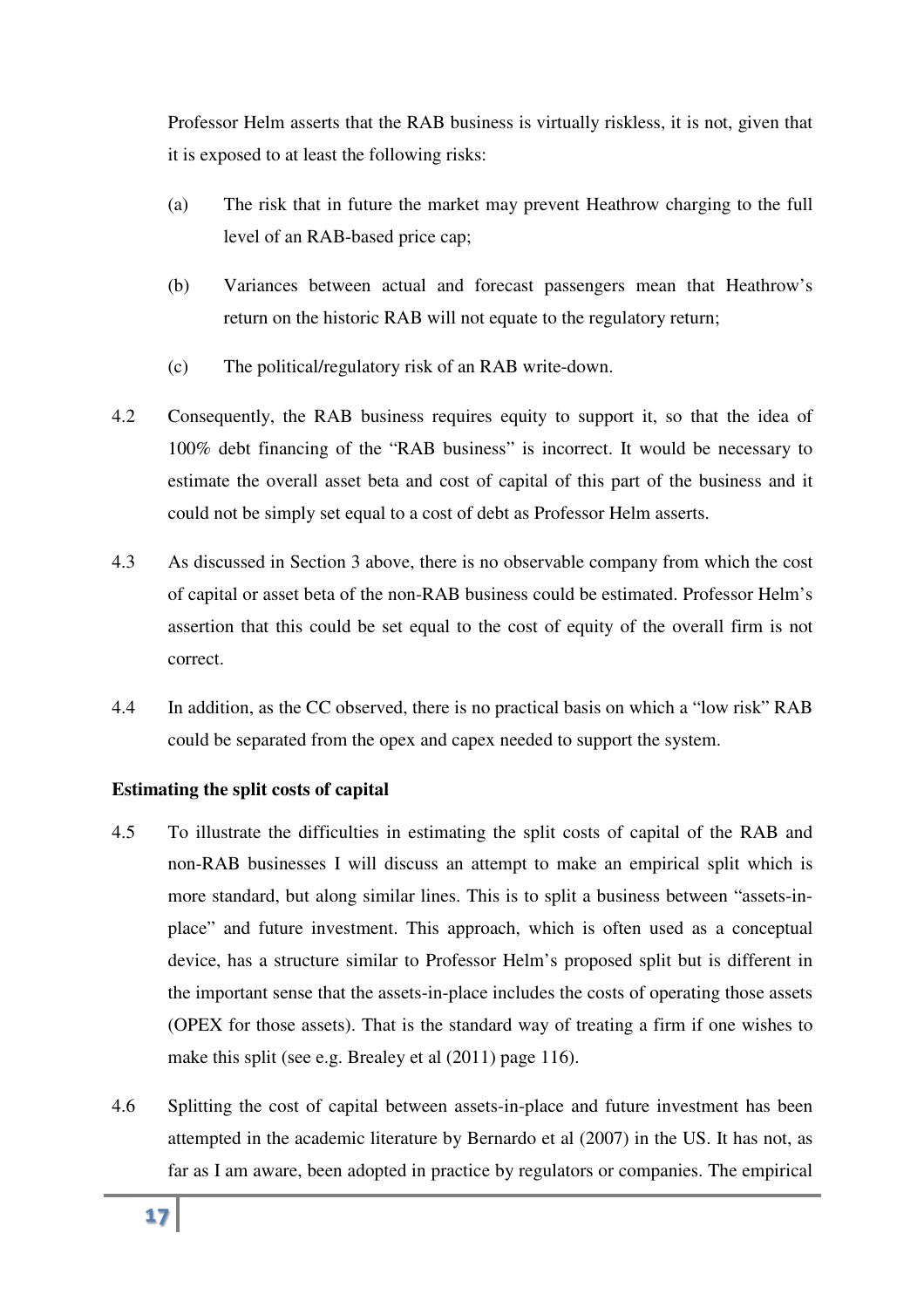approach used by Bernardo et al involves many strong assumptions, and that is one reason for its lack of adoption in practice. However, their results illustrate some important issues regarding making such a split.

- 4.7 Table 1 presents their estimates of the average firm asset beta, beta of assets-in-place, and beta of future investment ("future growth") for US utilities and transportation companies for the period 1977-2004. These should not be taken as indicative of UK betas because of the different style of regulation in the UK. What is important is the estimates of the betas of assets-in-place and future growth relative to the overall asset beta.
- 4.8 For utilities the estimated beta of assets-in-place is 0.309, which is not far from the overall asset beta of 0.283. Contrary to what Professor Helm assumes, the beta of assets-in-place is not close to zero (even though US regulation tends to impose lower risks on utilities than UK regulation, see, for instance Alexander et al (1996)). Thus one important assumption of Professor Helm's approach does not seem to be consistent with the data.
- 4.9 For utilities, the beta of future growth is significantly higher than the overall asset beta. There is no evidence for the contention that future investment has a risk equal to the risk of the equity of these companies.

|                  | Estimated asset beta, average 1977-2004 |                 |                      |
|------------------|-----------------------------------------|-----------------|----------------------|
|                  | <b>Overall asset beta</b>               | Assets-in-place | <b>Future growth</b> |
| <b>Utilities</b> | 0.283                                   | 0.309           | 0.583                |
| Transportation   | 0.695                                   | 0.573           | 1.290                |

**Table 1: Asset betas for assets in place and future growth estimated by Bernardo et al** 

Source: Bernardo et al (2007) Tables I and II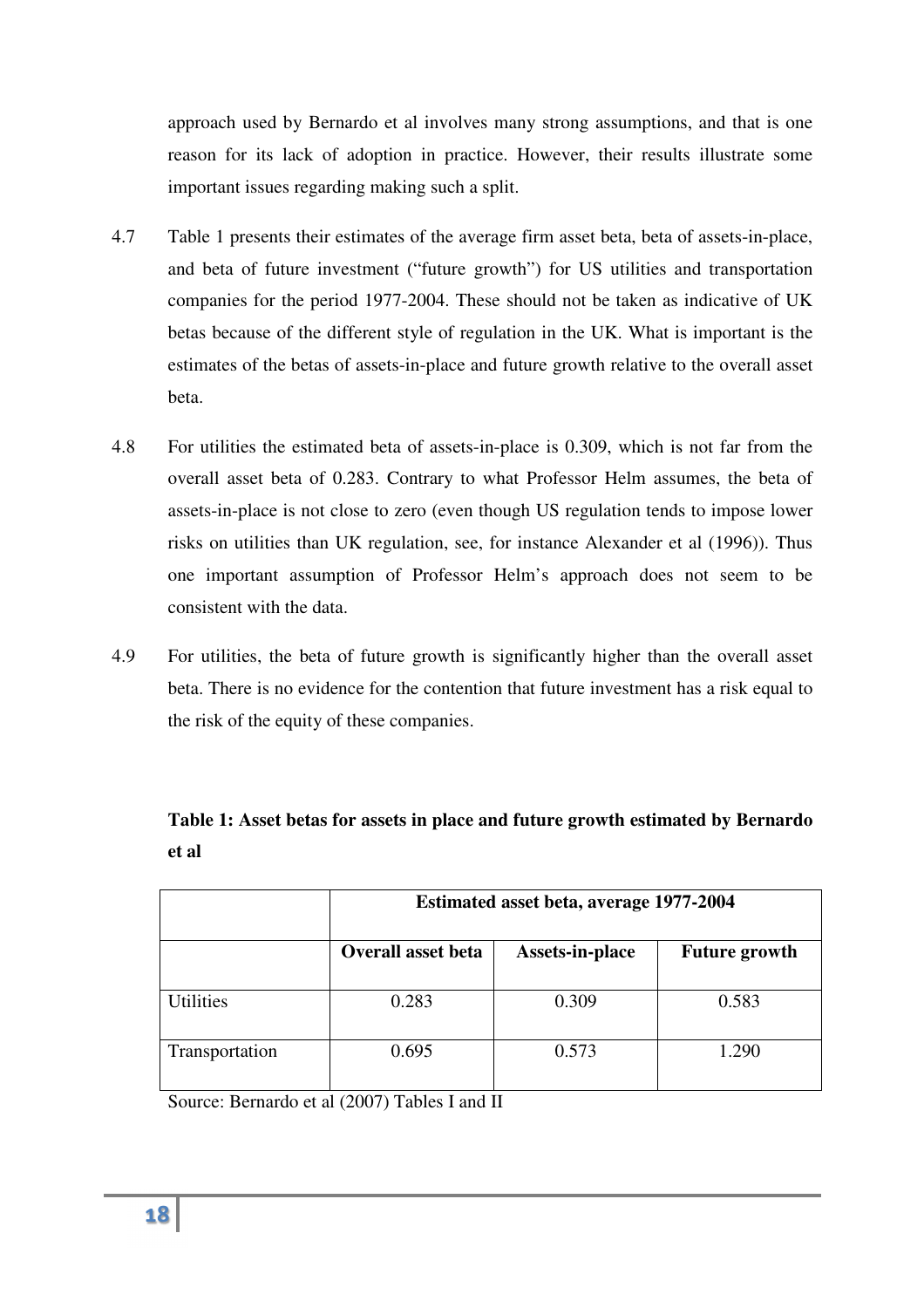- 4.10 For transportation the pattern is similar. The beta of assets-in-place is somewhat lower than the overall asset beta, and the beta of future growth is much higher. The beta of future investment has a very high beta of 1.29, even though it is less risky than it would be with Professor Helm's proposed split. In the Bernardo et al split it does not have the burden of paying a fixed return to the assets-in-place plus the operating costs of those assets, both of which would increase the operating leverage of this part of the business under Professor Helm's split.
- 4.11 The split made by Bernardo et al does not affect the overall asset beta of these firms. They <u>assume</u> that this is unaffected by the split. Indeed, they use Equation (6) above as the basis of their estimation procedure. For any individual firm in their sample, the value-weighted average of the two betas is equal to the overall asset beta. (The industry averages they report do not satisfy this relationship because of the averaging procedures they use.) Hence their procedure would, if adopted as an approach to implement Professor Helm's proposal, not change the estimated asset beta of the overall firm being regulated. In that sense, it would not assist at all in estimating the cost of capital of BAA.
- 4.12 In my opinion, this study illustrates several important points about Professor Helm's proposed split cost of capital.
- 4.13 First, it is extremely hard in practice to find a sound empirical basis on which to split the cost of capital between assets-in-place and future investments. Even though Bernardo et al use a more standard split than Professor Helm (because they include the operating costs of existing assets in their risk), their results depend on very strong assumptions, vary over time, and have not as far as I am aware been adopted in practice. In my opinion such a split is not helpful.
- 4.14 Second, if such an approach is adopted the beta of assets-in-place is not close to zero as Professor Helm assumes. The reason for this is simple. Most of the value of a normal firm comes from its assets-in-place. Therefore, when you measure its asset beta most of what you are measuring is the beta of the assets-in-place. So there is generally little reason to attribute to those assets a level of risk or a cost of capital very different to the overall asset beta or cost of capital of the firm.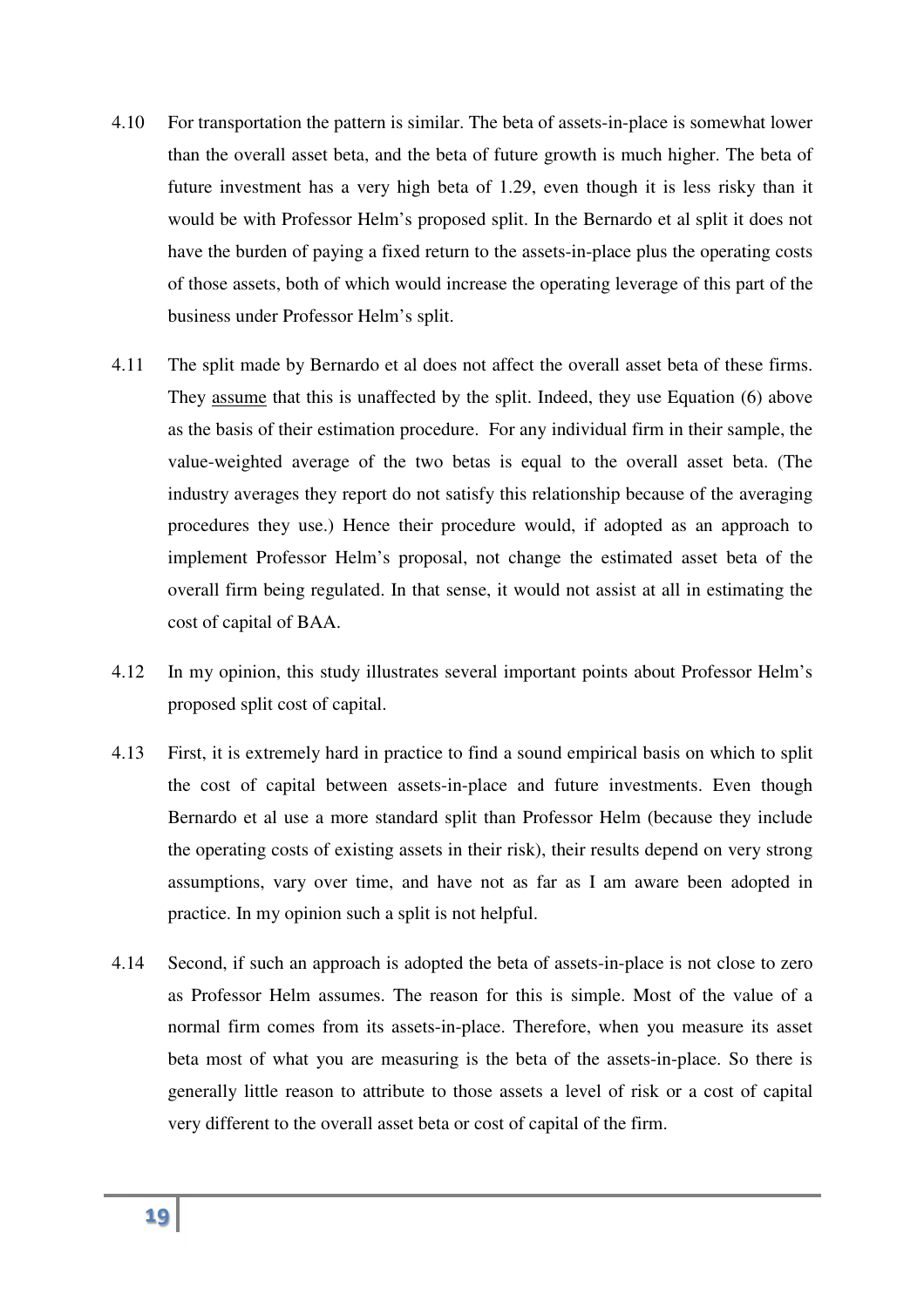- 4.15 Third, if one uses the Bernardo et al approach to make an empirical split of the cost of capital its main implication is that future investments are significantly more risky than both assets-in-place and the overall asset beta of the firm. Hence if the cost of capital had to be adjusted for anything it should be to raise the cost of capital for future investments relative to the estimated asset beta of the firm.
- 4.16 Fourth, if the approach is used in the standard way, it delivers back an overall asset beta which is the same as the asset beta you start from. Splitting the cost of capital of the firm does not change the firm's overall asset beta, as Professor Helm suggests.
- 4.17 In summary, attempts to empirically estimate a split of the cost of capital somewhat similar to Professor Helm's proposal have been made, with the important difference that on-going OPEX is considered an intrinsic part of the assets-in-place of the firm. The approach has not, as far as I am aware, been adopted in practice by either firms or regulators. These attempts illustrate the difficulties of implementing such an approach and the fact that the outcome of it is different to the assertions about its likely outcome made by Professor Helm.

#### **5. CONCLUSIONS**

- 5.1 Professor Helm's paper raises two important issues: (1) What will happen to the cost of capital under the split cost of capital approach if there is no change to the regulatory contract? and (2) Will the cost of capital change if the regulatory contract changes as part of the implementation of the split cost of capital approach?
- 5.2 In this report I have considered issue (1) and I conclude on balance that Professor Helm's particular proposal does not offer additional assistance in estimating the cost of capital of an airport or represent the best approach for a regulator to take, given the various methods that are already available. If there is no change in the regulatory contract, Professor Helm's split cost of capital approach should not change the cost of capital. If the regulatory contract does not change the overall amount of risk to be borne by the airport operator does not change. Simply splitting a given amount of risk does not change the overall amount of risk. The overall cost of capital depends on the overall amount of risk and, therefore, the cost of capital should not be changed by the approach.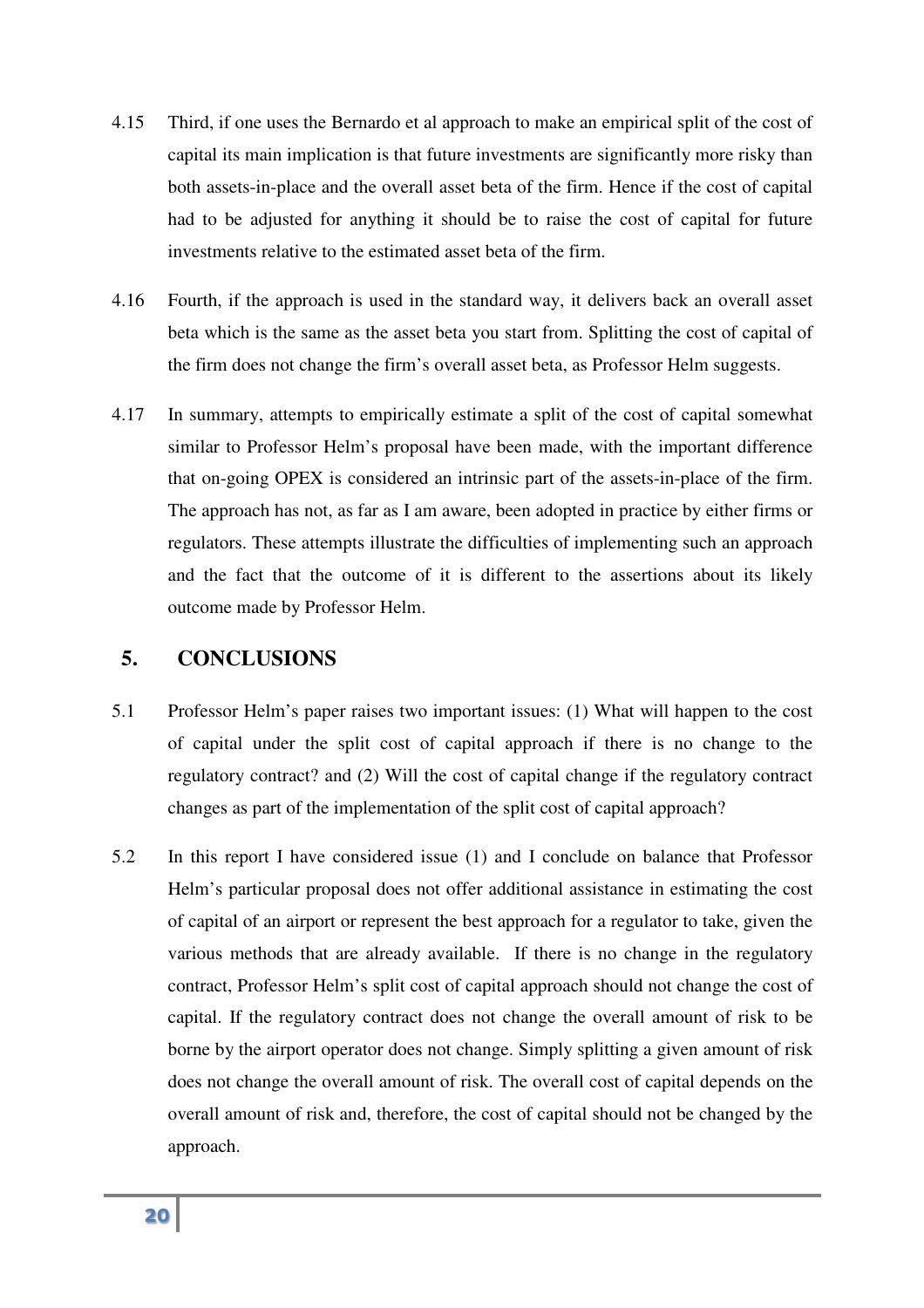- 5.3 While the idea of splitting the cost of capital between low and high risk parts of a business can be helpful, it is already used in a number of standard ways in UK regulation. However, Professor Helm's particular way of splitting the cost of capital is not standard. It involves a hypothetical split which is unrealistic, in the sense, noted by the Competition Commission, that it separates operating expenditure and on-going capital expenditure from the assets with which they are intrinsically connected in the running of the business and the regulatory framework.
- 5.4 Furthermore, Professor Helm suggests particular values for the costs of capital of the "RAB business" and "non-RAB business" that are not supported by empirical evidence. Also, adopting Professor Helm's proposal for these would imply that the hypothetical split changes the overall asset beta of the firm, even though it does not change the fundamental risk of the business. This is inconsistent with standard finance theory and inconsistent with regulation delivering a return commensurate with the cost of capital of regulated firms with traded equity.
- 5.5 The approach is also inconsistent with the empirical literature which attempts a split along lines related to Professor Helm's proposal. This approach splits the business into assets-in-place (including the associated operating expenditure) and future investments. The empirical results are inconsistent with Professor Helm's proposal. Also, as far as I am aware, because of the difficulties in implementation the approach has not been adopted in practice by any firm or regulator of which I am aware.
- 5.6 The above considerations apply if the proposed method is to be used to assist in the estimation of the cost of capital given the current regulatory contract. If the proposal is intended to change the regulatory contract its evaluation should involve considerations of the trade-off between incentives and risk-sharing which are not covered in detail in Professor Helm's report and are not discussed in this report.
- 5.7 To reduce the cost of capital in the way Professor Helm suggests, the changes to the regulatory contract which accompany the split cost of capital approach would have to materially reduce (or eliminate) risk to the RAB without affecting other risks. In that case, the change in the cost of capital would come not from the split cost of capital approach itself, but from the change in the regulatory contract.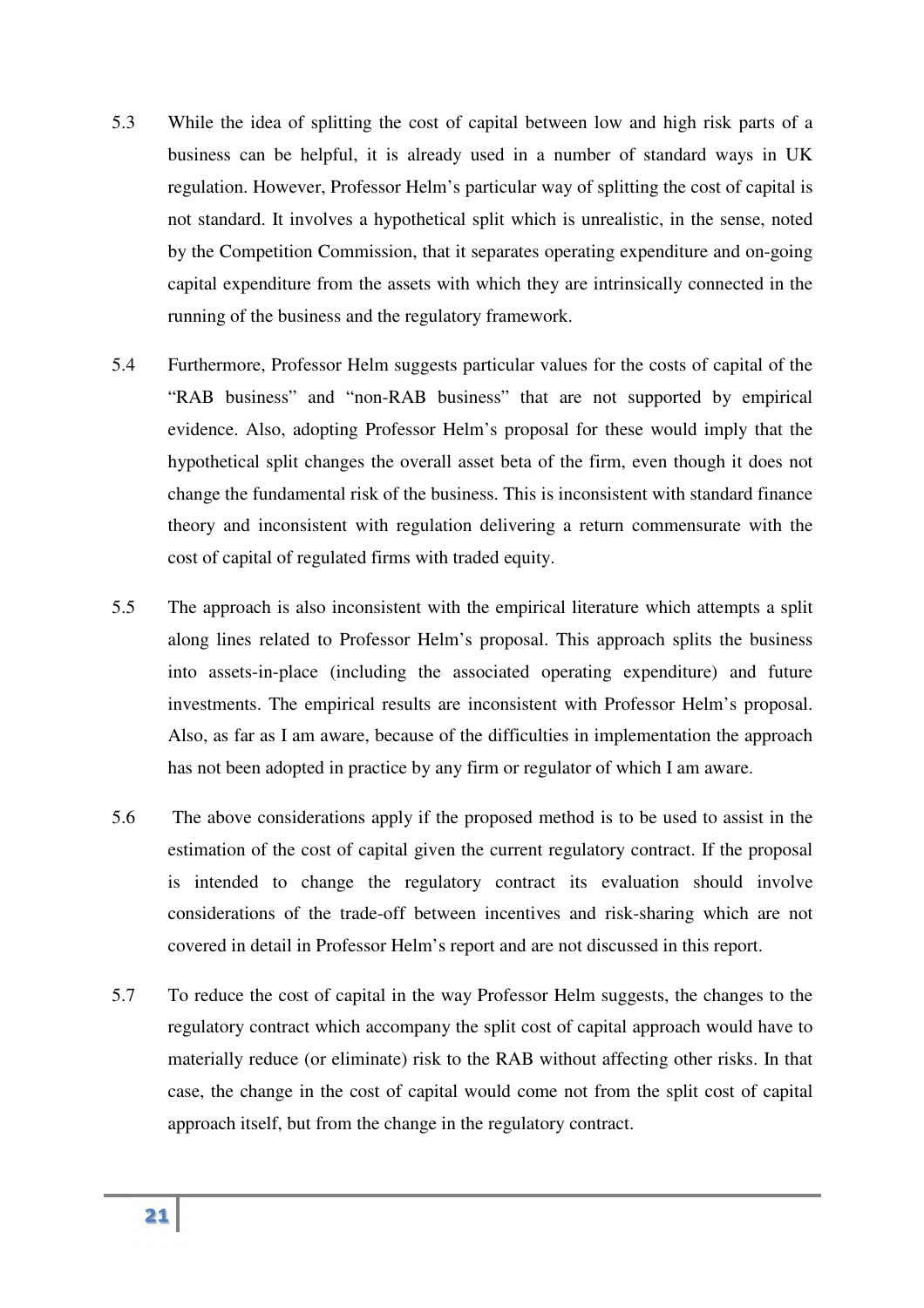5.8 For instance, if the Governmot were to give a perpetual guarantee of the value of the value of the value of the value of the value of the airport operator by transferring risk to the Government. The split cost of capi RAB (as implied in Helm (2011) page 12) it could materially reduce the risk to the airport operator by transferring risk to the Government. The split cost of capital approach would then be one way of estimating the effect of this risk transfer on the cost of capital of the airport operator. However, the most direct way to do this would be to evaluate the risk transfer from the company to the Government and adjust the cost of capital directly for this, which would not require the split cost of capital approach. Also, this risk transfer would change the incentives of the operator. A correct evaluation of the overall effect of the changed regulatory contract would then depend on the balance of effects of the risk transfer on the cost of capital, the cost of the Government guarantee, and incentives.